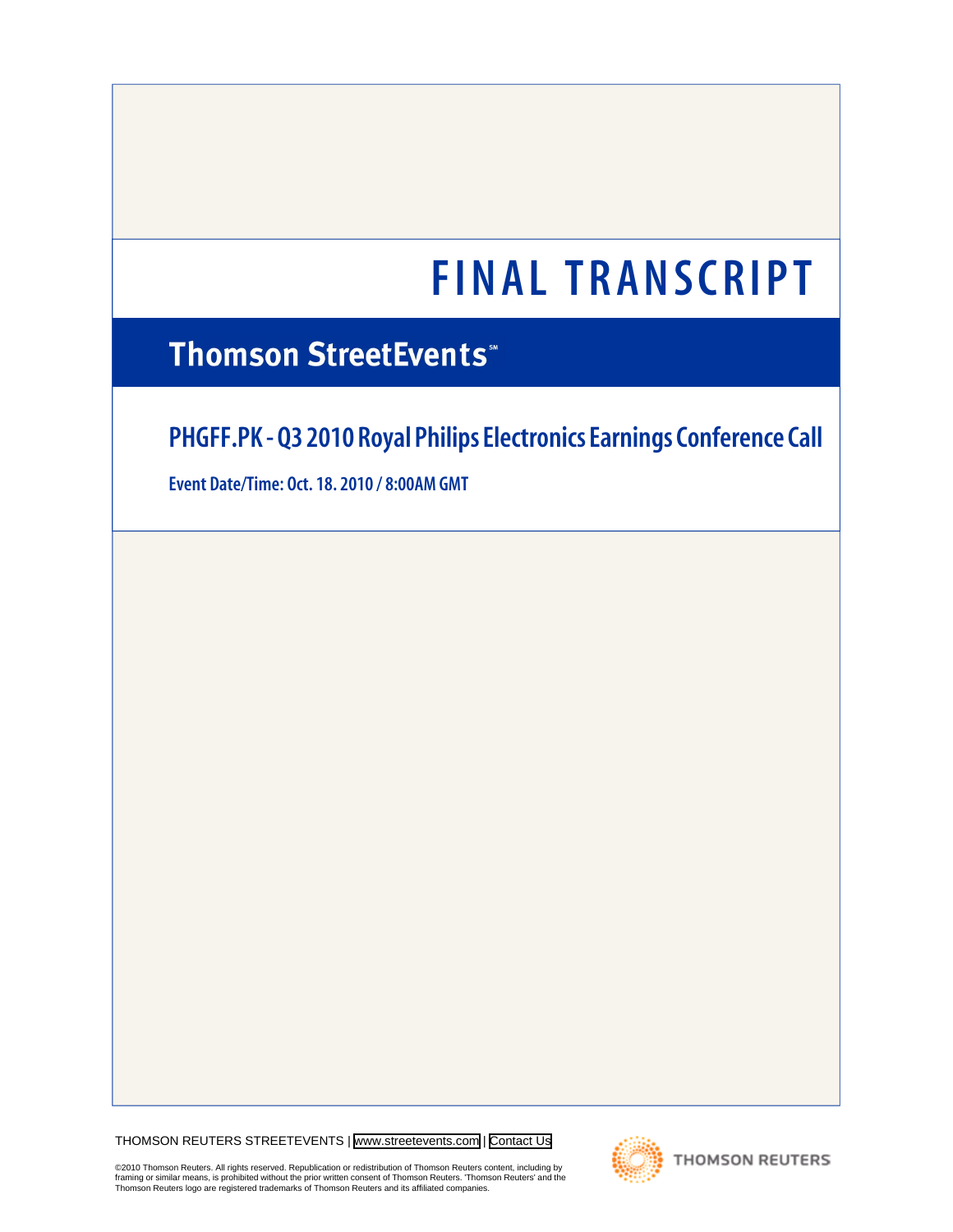**Oct. 18. 2010 / 8:00AM, PHGFF.PK - Q3 2010 Royal Philips Electronics Earnings Conference Call**

# **CORPORATE PARTICIPANTS**

**[Abhijit Bhattacharya](#page-2-0)** *Royal Philips Electronics - Head of IR*

**[Pierre-Jean Sivignon](#page-2-1)** *Royal Philips Electronics - CFO*

# **CONFERENCE CALL PARTICIPANTS**

**[Martin Wilkie](#page-6-0)** *Deutsche Bank - Analyst*

**[Andreas Willi](#page-7-0)** *JPMorgan - Analyst*

**[Gael de Bray](#page-8-0)** *Societe Generale - Analyst*

**[Ilan Chaitowitz](#page-10-0)** *Redburn Partners - Analyst*

**[Olivier Esnou](#page-11-0)** *Exane BNP Paribas - Analyst*

**[Sjoerd Ummels](#page-13-0)** *ING - Analyst*

**[Marcel Achterberg](#page-14-0)** *Petercam - Analyst*

**[Ludovic Debailleux](#page-15-0)** *Natixis - Analyst*

**[Frederic Stahl](#page-16-0)** *UBS - Analyst*

**[Philip Scholte](#page-16-1)** *Rabobank Equity Research - Analyst*

**[Matt Williams](#page-18-0)** *HSBC - Analyst*

# **PRESENTATION**

# **Operator**

Welcome to the Royal Philips Electronics third quarter results 2010 conference call on Monday October 18, 2010.

During the introduction, hosted by Mr. Pierre-Jean Sivignon, CFO, all participants will be in a listen-only mode. After the introduction there will be an opportunity to ask questions. (Operator Instructions) Please note that this call will be recorded and is available by webcast on the website of Royal Philips Electronics.

I'll now hand the conference over to Mr. Abhijit Bhattacharya, Head of Investor Relations. Please go ahead sir.

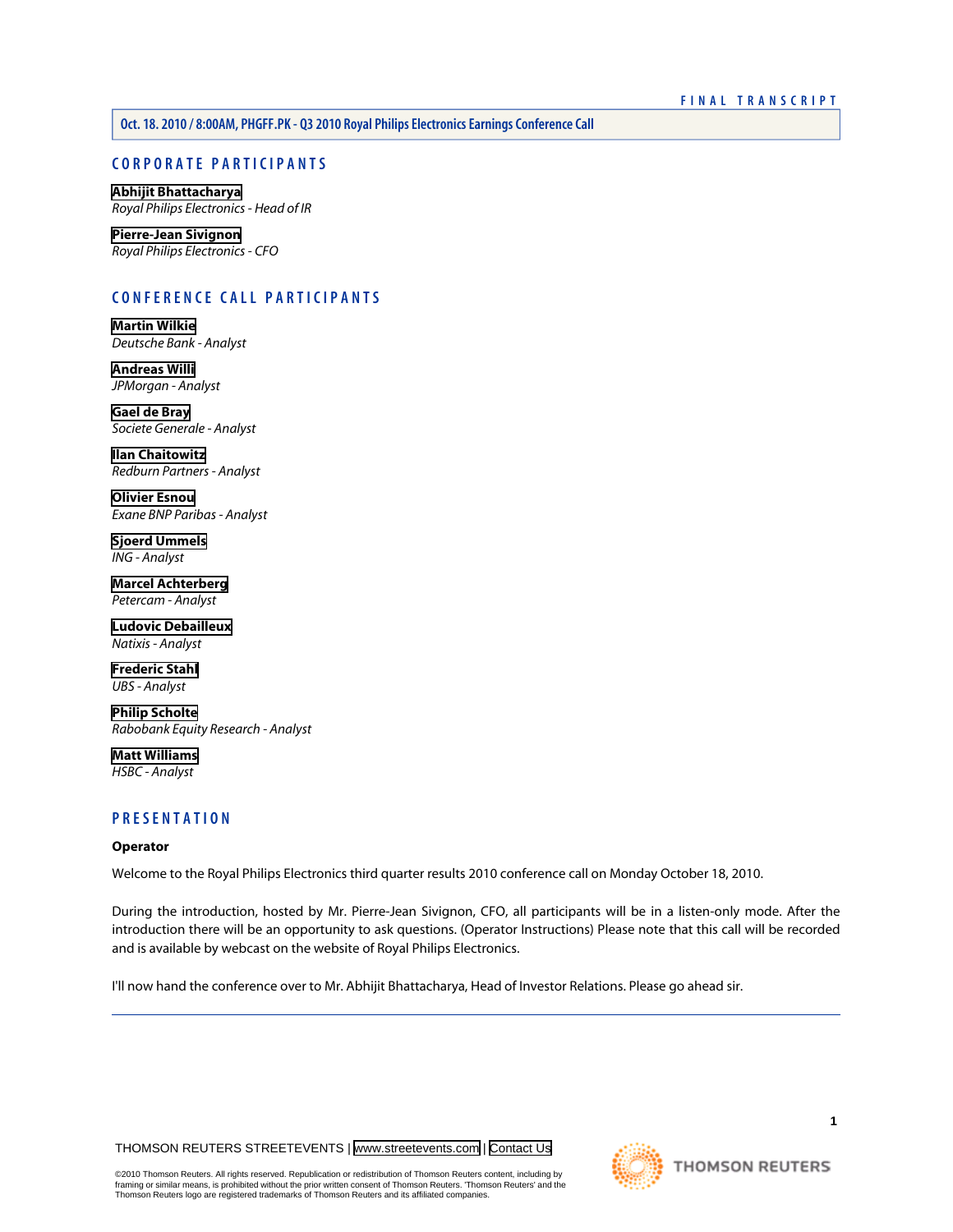#### <span id="page-2-0"></span>**Abhijit Bhattacharya** *- Royal Philips Electronics - Head of IR*

Good morning, ladies and gentlemen. Welcome to the conference call on the third quarter results of 2010 for Royal Philips Electronics.

As usual, Philips' Chief Financial Officer, Pierre-Jean Sivignon, will take you through his introductory remarks on the business performance. After this, we will open up the line to take your questions.

Our press release and accompanying information slide deck was published at 7am this morning. Both documents can now be downloaded from our investor relations website. We will also make available a full transcript of this conference call on the investor relations website by tomorrow morning at the latest.

<span id="page-2-1"></span>With that, I hand over to you, Pierre-Jean. The floor is all yours.

# **Pierre-Jean Sivignon** *- Royal Philips Electronics - CFO*

Thank you, Abhijit. Good morning to you all. I'm pleased to announce that, for the fifth straight quarter, we have delivered a strong earnings performance. Actually, we've delivered an adjusted EBITA of 10.6% for Q3 this year which is, of course, a significant improvement over the 6.8% we delivered last year.

Our reported net income increased to EUR524 million, which is up from the EUR176 million of Q3 '09, which is mainly resulting from A, higher EBIT across all sectors and, of course, higher financial income compared to last year.

Adjusting our net income for the one-time gain of EUR154 million on the sale of NXP shares to the Philips UK pension fund, our net income rose to EUR370 million for the third quarter of 2010. This is significantly higher than the EUR146 million for the same period of last year after having adjusted for the EUR30 million gain on the partial reversal of the TPV impairment loss which was actually booked in Q3 last year.

On the balance sheet front, the working capital increased from minus 1% of sales in Q3 of '09 to plus 5.7% at the end of the third quarter this year. But the main reason for this is a reduction in the pension liabilities. If you exclude the effect of pension, the working cap was actually lower than last year as a percentage of sales by 1 percentage point.

Our inventories are higher, and I will go into this into a bit more details a bit later.

Before going through the numbers in more details, let me highlight some of the developments that we see in our external markets.

In Healthcare in the US we saw hospitals focus on lowering their operating costs and managing their ROIC. For those with relatively strong balance sheets, the availability of credit there has eased. Some uncertainty around healthcare reform remains, especially [with the] taxes that healthcare equipment will attract.

As expected, we see the easing of pent-up demand which show large multiyear deals in the first half of 2010. Through all this uncertainty we see robust demand in the emerging markets as more investments continue to be directed at these markets.

The Lighting market saw growth across the board with the demand for LED products continuing to remain very strong. The Automotive sector continued to remain strong although, as production aligned itself to sales, the growth rates dropped to high single digits from the rates of the previous quarters.



**2**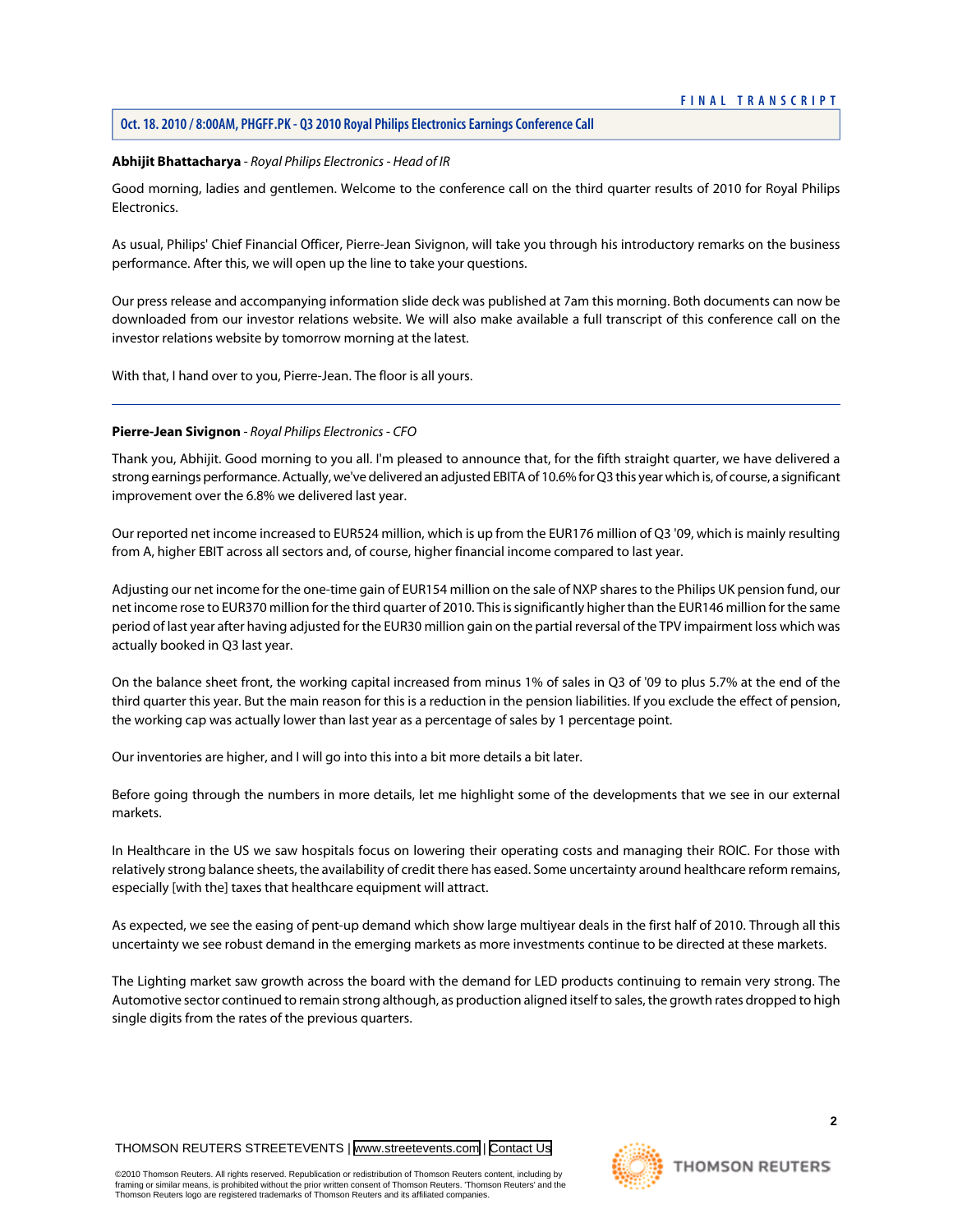# **Oct. 18. 2010 / 8:00AM, PHGFF.PK - Q3 2010 Royal Philips Electronics Earnings Conference Call**

Professional & Consumer Luminaires, which were weak in the previous quarters, showed signs of getting back on a modest growth trajectory. The Lamp market remained resilient during the period, and the Commercial Construction market remains tough.

In Europe construction starts are, at best, bottoming out. In North America construction starts and the forward-looking architects' billing index remain weak. Significant recovery in these markets before mid-2011 is unlikely.

In the consumer markets, consumer confidence in Western Europe and in the US remain fragile. As a fallout of this, in some specific product market combinations we have seen consumers trading down in terms of their choice of products. We continue to see the home audio market shrinking, although this was partly compensated by growth in the area of relatively newer technology like Blu-ray.

Health & Wellness, Personal Care, Domestic Appliances markets were buoyant. Consumer Lifestyle sales in emerging markets remained resilient.

As mentioned in the last quarter, TV inventory post the World Cup football championships in the retail channels were high, as a result of which the television market remained soft in the quarter.

Let me now move to the Philips Group results for the third quarter. For Philips, sales in the third quarter were nominally up 10%, on which currency had an impact of 9%, resulting in a comp growth of 1%.

Comparable sales, excluding Television, were up 4% in the quarter. The post World Cup effect on the sales of Television was quite significant, as I said, and as we had indicated to you during the Lighting Capital Market Day.

We made a conscious decision not to push sales at any cost, and to maintain margins. On the geographic basis, our investments in emerging markets continue to pay off with strong growth, driven in particular by Healthcare & Lighting. Emerging markets represented over one third of sales in the third quarter; actually 34% to be specific. Sales in Western Europe declined by 4%. However if you exclude TV, sales in Western Europe were flat.

Strong growth in Healthcare was compensated by a stronger decline in Consumer Lifestyle. The US was flat where the increased sales in Healthcare & Lighting was compensated by the decline in Consumer Lifestyle.

Reported EBITA was EUR648 million. That is 10.5% of sales, which is significantly better than the first two quarters of this year, and well ahead of the EUR344 million of Q3 last year.

Excluding incidental gains and charges, adjusted EBITA reached 10.6%; a record for a third quarter. Adjusted EBITA profitability on the last 12 months for Philips improved to 10.8% of sales, calculated on a MAT basis.

Free cash flow was a negative EUR200 million compared to a positive EUR353 million last year. That negative free cash flow was mainly due to higher capital investments than Q3 of last year, and those investments were essentially in Lighting. And due as well to an increase of working capital compared to Q2 2010. And I will come back to that.

With that summary, let me now take a closer look at the performance of each of our businesses during the quarter, starting with Healthcare.

Sales at Healthcare were nominally up 14% versus last year. And if you correct for currency on a comparable basis, sales were up 4% versus last year, with all businesses delivering higher sales in the quarter. Sales growth was strongest at Home Healthcare Solutions, showing high single-digit growth, and Patient Care and Clinical Informatics.

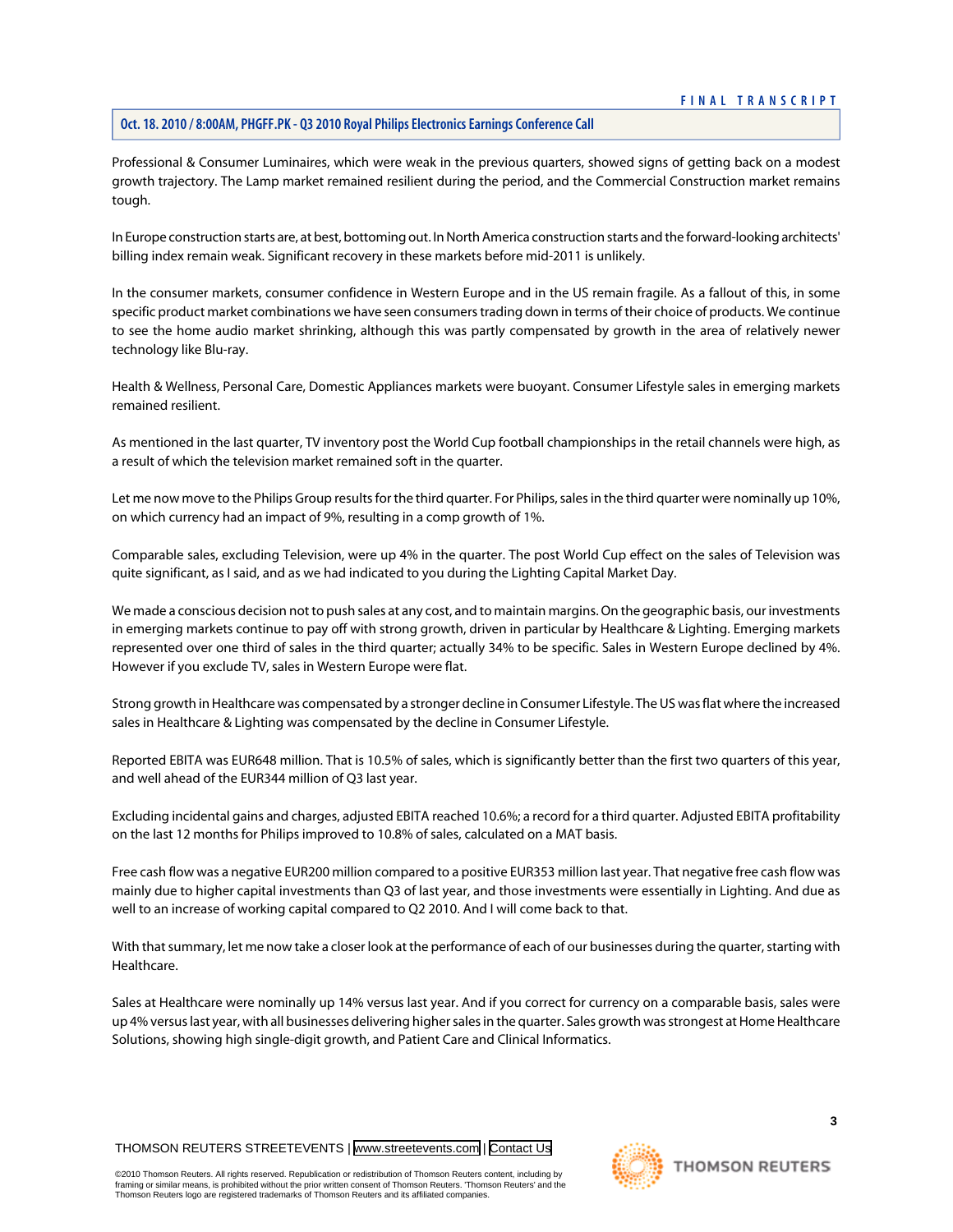Strong growth continued in emerging markets, particularly in China and India. Sales in Europe strengthened compared to Q2, with mid single digit comparable growth. And sales in North America were flattish.

We are encouraged by the continued growth of the order book and, in this quarter, equipment order intake grew by 7% on a currency comparable basis, and 20% for emerging markets. Currency comparable equipment order intake for the US showed a strong 11% growth, while emerging and international markets, including Europe, grew by 2%. Equipment order intake growth was mainly driven by Imaging Systems.

EBITA at Healthcare for the third quarter was EUR282 million or 13.6% of sales on a reported basis. If you now exclude restructuring and acquisition-related charges, EBITA increased to EUR288 million or 13.9% of sales, which is a substantial improvement versus the 11.8% profitability of Q3 last year. EBITA improvement was seen across all the board as all businesses delivered higher EBITA compared to the previous year.

Consumer Lifestyle, there sales grew by 1% nominally in the period, and on a currency comparable basis declined by 5%. This was mainly due to the post World Cup football effect on the TV business I already alluded to, as well as the impact on the brand licensing deal in China, which is currently being finalized, where sales slowed significantly in preparation for the transition.

This resulted in a comparable sales decline for the global TV business of 12%. If you exclude TV, the comp sales for the CL sector were down 1%. The sector saw some solid digit growth in the Personal Care and Health & Wellness businesses.

The Domestic Appliances business saw healthy mid single digit growth. This growth was compensated by declines in License revenue, as anticipated, as well as declines in the Audio-Video & Multimedia business, which showed some shrinking market in the third quarter.

The EBITA at Consumer Lifestyle improved from a profit of EUR129 million in Q3 last year to a profit of EUR149 million this quarter. Almost all businesses reported a higher EBITA compared to last year, except TV where the loss increased from [EUR26 million] (corrected by company after the call) in Q3 to EUR31 million in Q3 2010. But the main contributors to the additional loss was lower sales, but as well some currency headwind in the beginning of the quarter. And we actually saw the results of TV improving during the quarter as months went by.

Excluding restructuring and acquisition-related charges, EBITA for TV was a loss of EUR20 million. The team there, as already discussed, are heavily engaged in obviously trying to achieve the full year EBITA at close or at a break-even level, as already previously guided on.

As indicated in previous quarter, I would like to repeat that the License income for the first three quarters is ahead of last year by about EUR86 million. License income then, as a result of that, in Q4 is expected to be materially lower than the one of Q4 of last year.

At Lighting, sales grew by 16% on a currency comparable basis, which translates to a 7% growth once it's calculated excluding obviously the impact of currency.

LED sales was a star performer with growth of 68% on a nominal basis. And with this growth, LED sales now represent 14% of the sales of the Lighting sector. All the businesses in the Lighting sector grew in Q3 on a comparable basis which, of course, is very encouraging.

Professional Luminaires, which has been affected, as we know, and is still affected, by the construction market, delivered mid single-digit growth after 20 months. Geographically, strong sales continued in emerging markets, particularly in all the four BRIC countries. In mature markets as well, there was growth on a comparable basis.

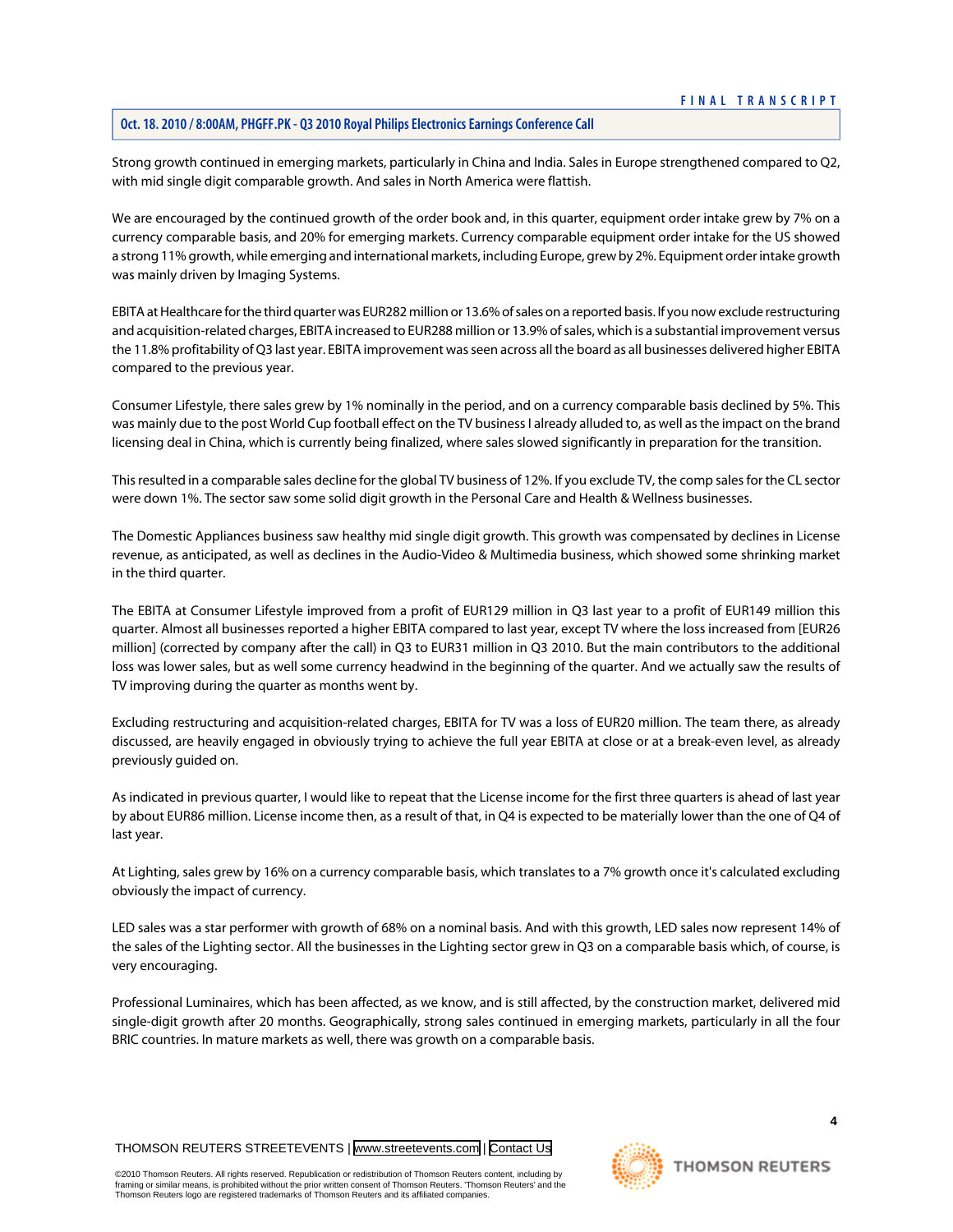# **Oct. 18. 2010 / 8:00AM, PHGFF.PK - Q3 2010 Royal Philips Electronics Earnings Conference Call**

Reported EBITA at Lighting more than doubled from the EUR79 million in the third quarter of 2009 to EUR216 million, or 11.3% of sales, in Q3 this year. If you now adjust for restructuring and acquisition-related charges, Lighting reported an EBITA of EUR233 million, which stands at 12.2% of sales which, of course, is a significant improvement, versus a 7.4% equivalent amount for the third quarter of last year.

The reported EBITA for the third quarter at GM&S was significantly better than last year. There, the reported EBITA was a profit of EUR1 million. This quarter saw favorable impacts of EUR36 million, due to a pension plan change, as well as a EUR6 million impact due to a provision release. Q3 also benefitted from some tailwind caused by receipt of License income, which came a quarter earlier than what we had initially planned. We expect Q4 to be around the results announced for the GM&S sector for Q1 and for Q2.

Our reported net income increased to EUR524 million, which is up from the EUR176 million of Q3 '09, largely as a result of higher EBITA and higher financial income compared to last year. The higher financial income was a result of EUR154 million gain on the sale of the remaining stake in NXP to the Philips UK pension fund.

Despite higher earnings, income tax was at par with Q3 2009, mainly due, on the one hand, to the higher non-taxable income generated by the gain on the sale of the NXP shares, but there was as well the impact of a release of a tax provision.

While the year 2010 will obviously benefit from this effective tax rate reduction in the third quarter, going forward, and as already mentioned in previous calls around this table at quarter ends, we maintain the earlier guidance of clean ETR of 30% to 32% for full year and for the years to come.

Let me now look to cash and to the balance sheet. As mentioned earlier, our inventory is higher than last year. And there, there is work to be done in the fourth quarter in order to bring that back to the level we want it to be at.

Due to the effect of the World Cup football championship, sales in July and August were lower than planned, and that caused some build up of inventory in the course of the third quarter. Further, we were able to make some strategic purchases at significantly improved terms, which also resulted in a temporary increase of the inventory for TV.

Apart from these actions, and not related to TV, we have built some bridging inventory related to the closing of one particular factory, which, again, is a temporary event in nature.

Cash from operations of EUR8 million resulted in a negative free cash flow of EUR200 million in the quarter. The deterioration of cash flow compared to last year, where the free cash flow at Group level was EUR353 million, was mainly caused by the increased working capital as compared to Q2 2010. But there again, I would like to clarify that, if you exclude the impact of pension, the working capital for the Group at the end of Q3 2010 is 1 percentage point below what it was at the end of the third quarter of last year. So we continue to improve our working cap Q-to-Q on a consistent basis.

Ladies and gentlemen, let me now conclude on the financials by saying that it was indeed another solid financial quarter for the Company. We will continue to drive growth initiatives and operational improvements to further exceed the targeted EBITA before restructuring and acquisition-related charges of 10% for full year 2010. If you were to calculate it for the first nine months cumulative, that number currently stands at 10.1%.

Looking ahead, it's worth reiterating that the first half-year benefitted from a couple of supporting factors that will not repeat, of course, in the fourth quarter, particularly the additional working days in Q1. That has impacted, as we mentioned at the end of Q1, our Lighting business and our Healthcare business. And as far as the CL business is concerned, the positive timing of the License income, which I have referred to earlier on in this introduction speech.

Given the uncertain economic climate and the fragile consumer confidence in some of our markets, we take a cautious view on revenue development in Q4. We expect it to be a seasonally strong quarter as our growth business, as well as our growth

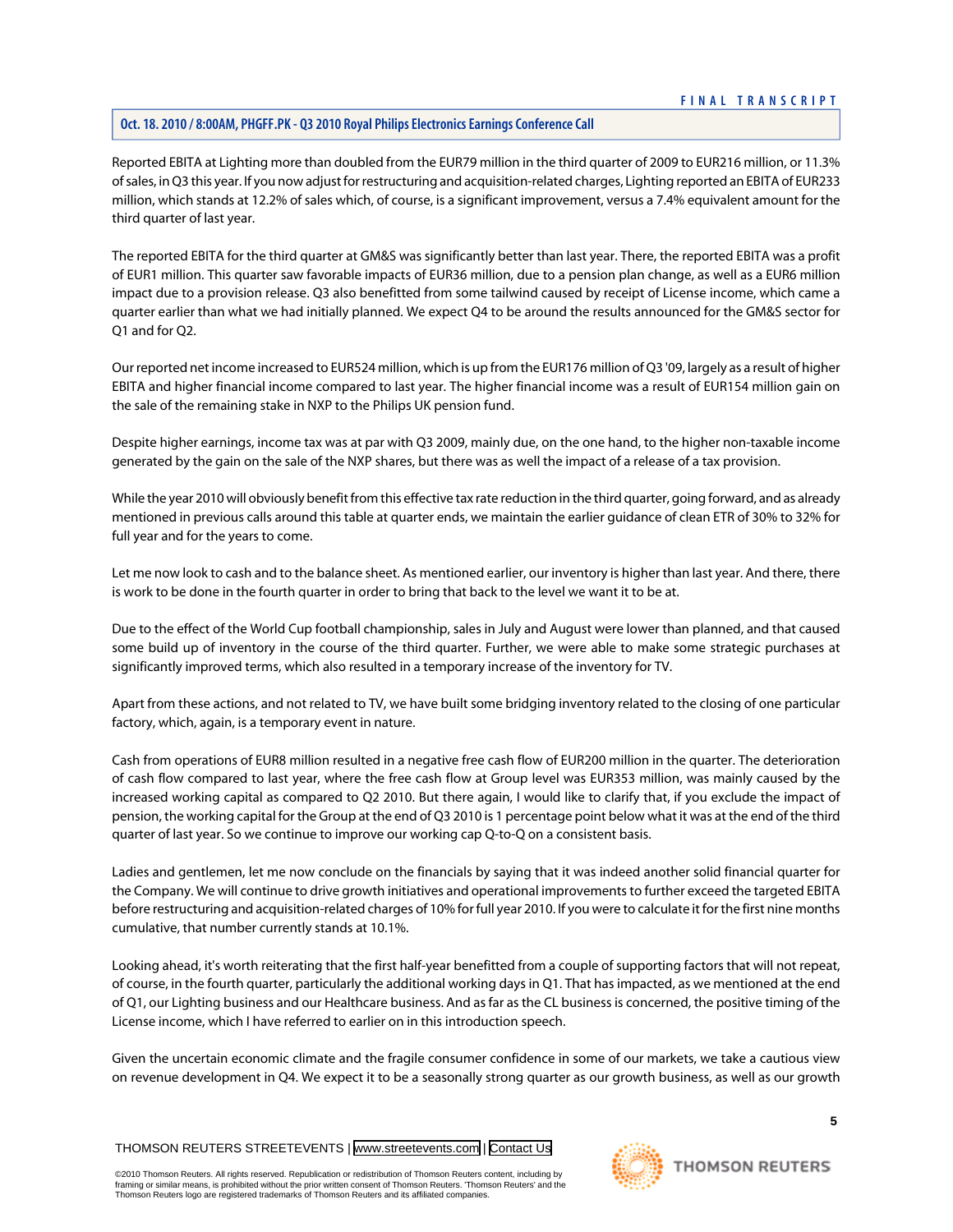geographies, will continue to deliver. Albeit, this will be counterbalanced by some year-end channel inventory management among our distributors and, of course, the continued soft construction market which, of course, impacts Lighting.

On the M&A front, during the third quarter we strengthened our clinical informatics portfolio with the acquisitions of Wheb Sistemas, a leading Brazilian provider of clinical information systems, and CDP Medical, an Israel-based company which provides PACS.

Continuing our commitment to invest in emerging markets, we acquired Shanghai Apex, which is a leading manufacturer of ultrasound transducers in China. And that strengthens our portfolio of high quality transducers, specifically aimed at the value segments for our ultrasound portfolio.

In Lighting, we strengthened our outdoor lighting portfolio with the acquisition on the street lighting domain of a control business from a company called Amplex, which is based in Denmark. And we expanded our professional luminaire portfolio with the acquisition of Burton, which is a leading provider of specialized lighting solution for healthcare facilities in North America.

Last week, finally, we announced the acquisition of Discus Holdings, the leading manufacturer of professional teeth whitening products. And we believe that this acquisition will broaden our own Healthcare portfolio within Health & Wellness, and provides a strong foundation for growth in cosmetic dentistry.

As a final comment, let me take the opportunity to remind you that we will update the market on our Consumer Lifestyle business as it is done customary, that's early December, with our new CEO of Consumer Lifestyle, Pieter Nota, being there, as well as his management, at our Capital Market Day in Amsterdam. And that will be, again, on Wednesday, December 1st.

On that same day, Jan van Leeuwen, who is the Controller of the Group, will also provide, among other things, our yearly customary updates on the pension position on that very same day.

With all that, I would now like to open the lines to your questions.

# **QUESTIONS AND ANSWERS**

#### **Operator**

<span id="page-6-0"></span>Thank you, sir. (Operator Instructions) There will be a short pause while participants register for a question.

Our first question comes from Martin Wilkie from Deutsche Bank. Please go ahead with your question.

#### **Martin Wilkie** *- Deutsche Bank - Analyst*

Yes, good morning. Martin Wilkie from Deutsche Bank. A question on Healthcare. The 7% order growth is, I think, the fourth quarter in a row now where we've seen order growth ahead of revenue growth, and I was wondering if you could just give us some guidance as to when we could expect that order strength to appear in revenue. Is that something we should see in Q4/Q1? Or are there other things happening in the non-equipment business that we should consider in terms of translating orders into revenue?

And then a follow-up on Healthcare is just, it seems that the orders in Europe were particularly weak, I think on my calculations they must have been negative 6% or 7%; just to tell us is there something happening in that area in terms of austerity impacting Government orders? Or is that just some lumpiness in the business? Thank you.

THOMSON REUTERS STREETEVENTS | [www.streetevents.com](http://www.streetevents.com) | [Contact Us](http://www010.streetevents.com/contact.asp)

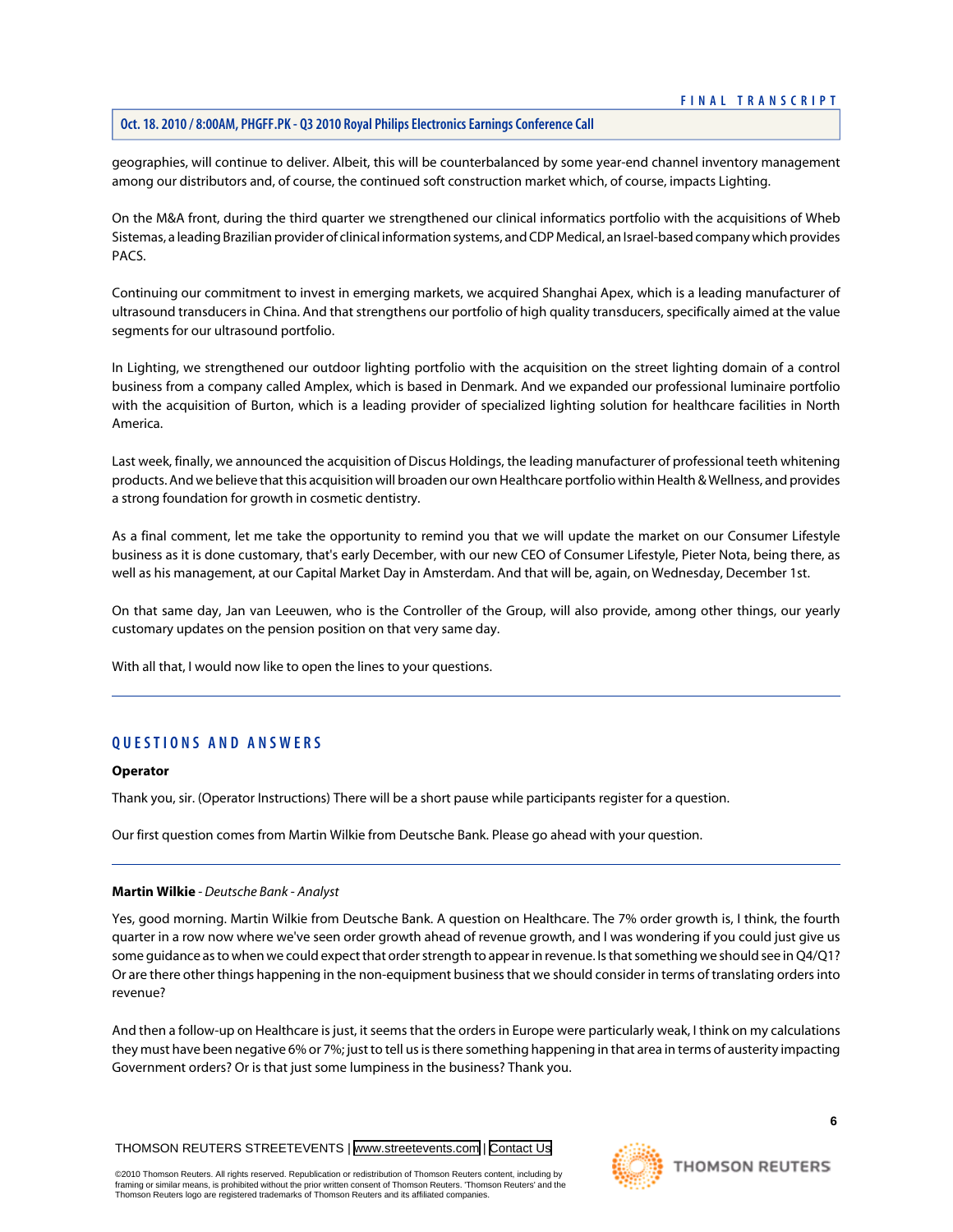# **Pierre-Jean Sivignon** *- Royal Philips Electronics - CFO*

Okay, good morning. I think on the first -- your first question is on the 7% on Healthcare, and indeed the mismatch that we've had for a few quarters now between incoming orders and revenue. I think the answer is that we are continuing to rebuild our backlog.

I think your point is valid. We have studied our backlog carefully; it has clearly increased. We don't disclose a specific percentage, but it has definitely increased in comparable terms versus what it was a year ago, and it is continuing to increase. I think you will see the impact of that next year.

Some of those orders, of course, were a bit longer term. But all in all, indeed, we are reconstructing the backlog. And if you study carefully the pattern of backlog and revenue, you will see that late '08/early '09, we have actually eaten up a little bit in the backlog during three quarters. You will see that, for three quarters consecutively, we were having comp growth north of the comp growth of incoming orders. But now for the last, I would say, three, four, five quarters it's a reverse, which means, yes, indeed we are building a stronger backlog for future growth; that's absolutely clear.

Your next question was just now on guidance for Healthcare revenue for this year now, and not for future year. I think that the guidance, we are still shooting for mid single-digit guidance growth for Healthcare for the year. I think that's the kind of number we continue to shoot for.

In terms of the 7%, yes, the 7% is made of several things. It's made of a strong number, as mentioned, for North America; it's made of a very strong number for emerging market, 20%, I've mentioned that. If you talk about Europe, Western Europe was actually, I think, mid single-digit growth. So Western Europe was actually strong; Southern Europe and Eastern Europe was indeed weakish.

I think that's probably -- you have to distinguish Western Europe doing well and Southern Europe and Eastern Europe being, I would say, not so well and actually a negative. And I think that's a trend we have seen as well in the previous quarters, so there was nothing really new there.

#### **Martin Wilkie** *- Deutsche Bank - Analyst*

Okay, thank you.

#### <span id="page-7-0"></span>**Operator**

Thank you. Our next question comes from Andreas Willi from JPMorgan. Please go ahead with your question.

#### **Andreas Willi** *- JPMorgan - Analyst*

Good morning. My question is relating the inventory you speak about in your outlook statement in the channels; maybe you could give us some indication there. You see that potential inventory trimming, is that in relatively low margin Consumer Electronics products and, therefore, it's not going to matter too much? Or is this more widespread across some of your other businesses in Consumer, maybe also in other areas?

And the follow-up question on the TV business. I know your position on that in terms of a strategic view longer term; has the fact that we've had this volatility again this year with World Cup boost and then back to negative growth and losses and all the old issues we have seen in the past, is that changing your view about this being still a part of Philips going forward?

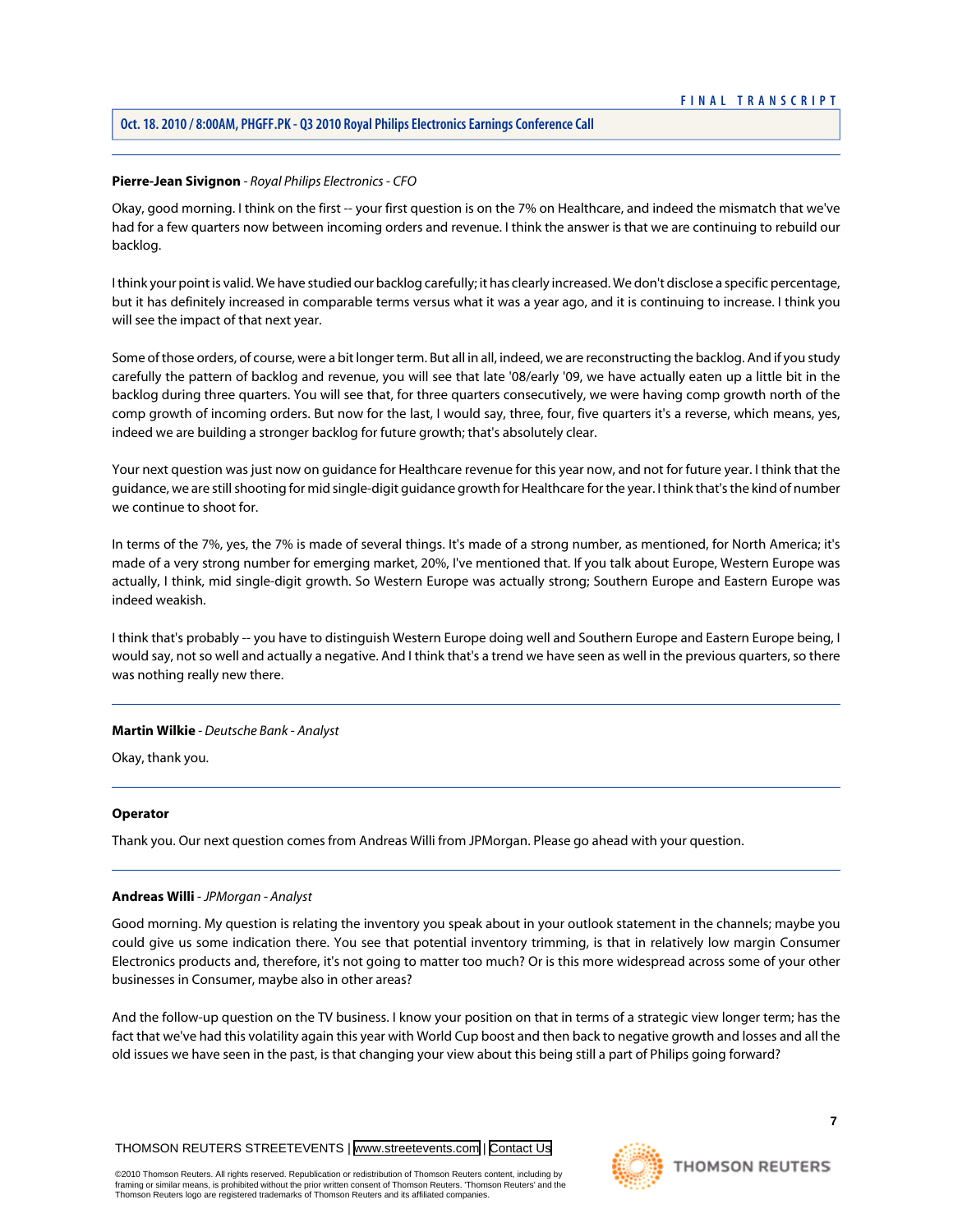# **Oct. 18. 2010 / 8:00AM, PHGFF.PK - Q3 2010 Royal Philips Electronics Earnings Conference Call**

# **Pierre-Jean Sivignon** *- Royal Philips Electronics - CFO*

Okay, I'll take them one by one. First of all, on the inventory in the channels, your question was on Lifestyle. Basically, when I refer to inventory, I refer to only inventory; I think inventory of Philips. And a lot of it actually had to do with TV; was high at the end of Q3 and we planned to dispose of that inventory in the course of the fourth quarter. So that's for the Philips inventory.

Now, if I move to the inventory in the channels, there I would like to say two things. First, I would like to talk about Lighting because the closing comments actually was related as well to Lighting. We've seen a little bit of destocking in the Lighting channels in the latter part of Q3, and we think it will continue in Q4.

So the first element of the destocking, I would say, is probably to be referred to Lighting. And as you remember, we have seen an enormous amount of restocking in Q1. So we are seeing, end of Q3, and probably we should expect that as well a bit in Q4, some destocking in the Lighting channels.

As far as the Consumer channels are concerned, there I don't have any particular information, because I haven't had access to inventory in the Lifestyle channels. The only thing I have said is that we expect, of course, that retailers, on the back of the lessons learnt at the end of last year, will be disciplined on their year-end inventory. And that's what we meant in our closing statement in the press release. But we don't have specific information. The only specific information, again I repeat, were more related to the Lighting channels.

Your next question was related to TV. Well, on TV, I'd like to give a few figures just to say where we are on TV year-to-date. Actually, our TV business year-to-date, that is to say at the end of September, grew 12%. If you look now at the adjusted EBITA of TV again at the end of Q3, we have a loss of EUR40 million this year, versus a loss of EUR150 million last year. And the guidance obviously remains to be as close as possible to break-even for the year.

I'll give you a few more elements, a few more color on Q3. One is that, in Q3, we obviously still had the losses on the back of our Chinese business, because that business still hasn't closed. The brand licensing agreement still hasn't closed, so that is obviously still impacting our Q3. And the other thing I want to say is that, in the early part of Q3, we took some front wind coming from currency. And with those elements, of course, improving [a lot] of the way in Q4, we expect to deliver on our commitment to be as close as possible to break-even for the year.

So the answer to your question is our TV business, as you know, is not one business model; it's a sigma of business models. And we continue, yes, to believe that it should be part of the Philips portfolio.

#### **Andreas Willi** *- JPMorgan - Analyst*

Thank you.

#### <span id="page-8-0"></span>**Operator**

Thank you. Our next question comes from Gael de Bray from Societe Generale. Please go ahead with your question. Gael de Bray, your line is now open.

#### **Gael de Bray** *- Societe Generale - Analyst*

Yes, hello. Gael de Bray from Societe Generale. I've got a few questions for you, please; the first one relates to your acquisition strategy. In your current pipeline for M&As, is there anything that looks potentially like Genlyte or Respironics in terms of size?

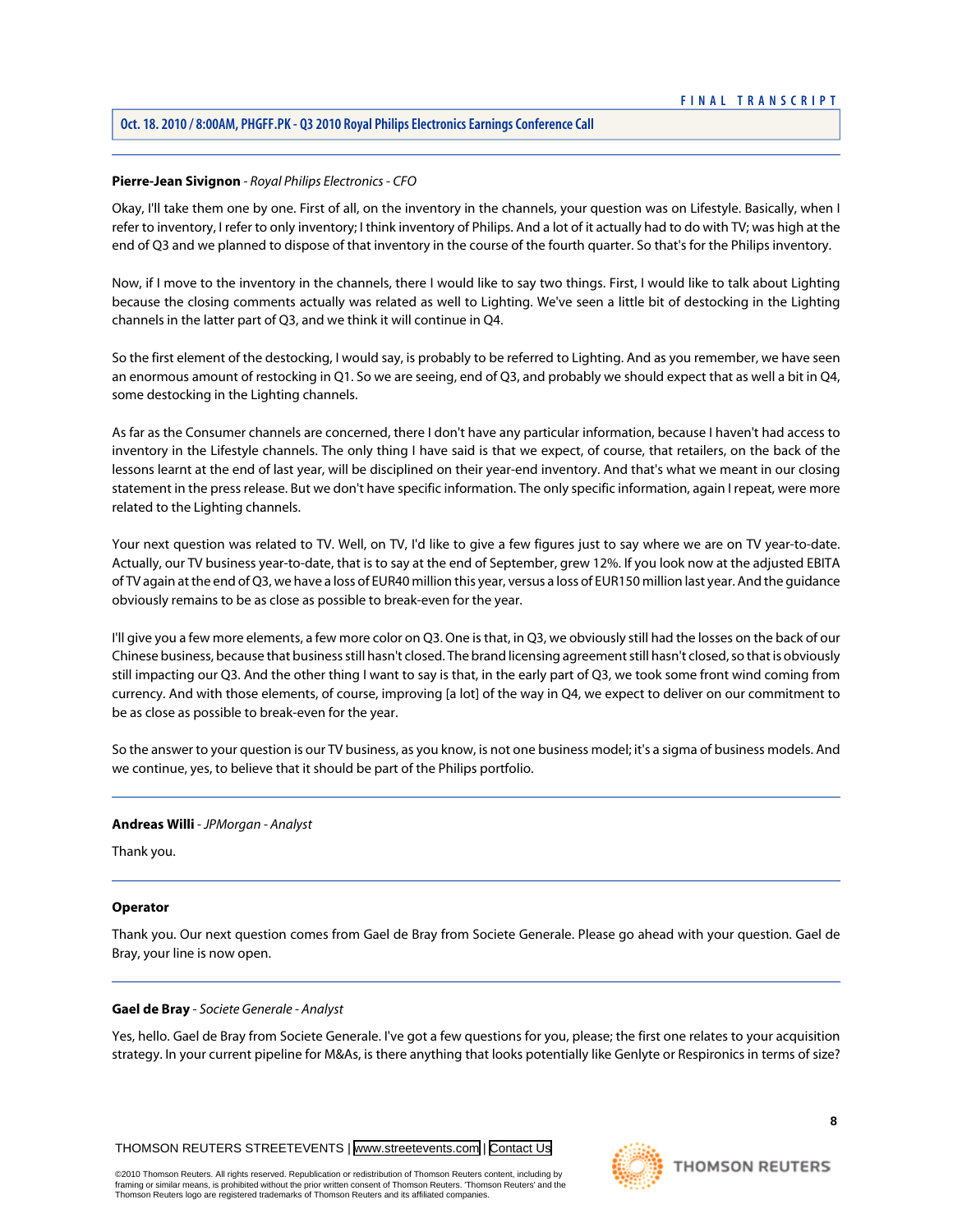# **Oct. 18. 2010 / 8:00AM, PHGFF.PK - Q3 2010 Royal Philips Electronics Earnings Conference Call**

Or do you now consider that the Group has been successfully repositioned, strategically speaking, and that only bolt-ons will happen over the next few quarters?

Also, one question on the growth pattern in the Lighting business. Excluding LEDs, it seems that actually the Lighting growth was pretty soft, probably around flattish organically; is that right? And how confident are you that the business will deliver 7% to 9% growth, as you recently highlighted at your Capital Market Day, especially when the LED growth will gradually soften down from the 68% growth you've achieved in Q3?

And the third question would be about your capital allocation. Obviously, you will likely end up this year with a net cash position, so did you think now the timing looks really appropriate to reinstate a share buyback program as early as of next year?

# **Pierre-Jean Sivignon** *- Royal Philips Electronics - CFO*

Okay, I think let's take your question one by one. Acquisition strategy, I think you could see that this quarter we've [done] actually five small acquisition, largely in emerging markets. The acquisition in the domain of white teethening was slighter bigger in terms of size.

Could we have larger projects in the pipeline? Well, you mentioned Genlyte and you mentioned Respironics; those two projects were of different size. But could we have larger projects in the pipeline? Yes. Doesn't mean that we will do larger projects, but we've always said that we are looking at projects continuously, small, medium. Do we look at transformational projects? No. Do we look at larger projects? Yes. But again, we've been doing that for quite some time, and we would only do that if that makes sense.

And since you ask that question, I want to emphasize that we had showed you. in the London Day. the ROIC at the end of Q2, and compared to the WACC. And you can see that at the end now of Q3 that ROIC has reached 10% versus a WACC of 8.1%. So those are numbers basically which shows that our acquisition strategy, all in all, is creating value.

On the Lighting growth, basically, the growth was -- yes, we had absolute a strong first quarter, 22%; Q2 was 13%; in Q3 we have 7%. So yes, we feel that the guidance which was given for the year will stand at the Lighting Day.

I think the one thing though I should mention on Lighting is two things. First of all, the perception you might have that the non-LED product categories didn't grow, I think is not correct. Actually, all the product categories grew. Lamps actually was, I would say, low single digit; Prof Lum was mid single digit; Lighting Electronics was double digit; Lumiled, we've mentioned that; Automotive was high single digit; and Professional Luminaires went back into positive territory with low single digit.

So, I think even if you exclude LEDs, the whole Lighting portfolio grew in that third quarter. And year-to-date, just to finalize the numbers, we are at 12% growth for the comp growth of Lighting.

I think the last question you had was related to the net cash position and share buyback. I think we have outlined or kept a reallocation strategy in London. I think there was a dedicated slide there; I think I want to stand by that slide.

So now specifically in terms of share buyback, definitely not this year, for a number of reasons, including the fact that if we were to do something this year it would have totally adverse tax consequences, and I think we've been open about that in previous calls.

Looking forward, we will have to see. It's one of the four elements on the capital reallocation strategy; it's on that slide. And it will depend on the amount of cash to be reallocated at the time. And I think that's all I can say at this particular point of time.

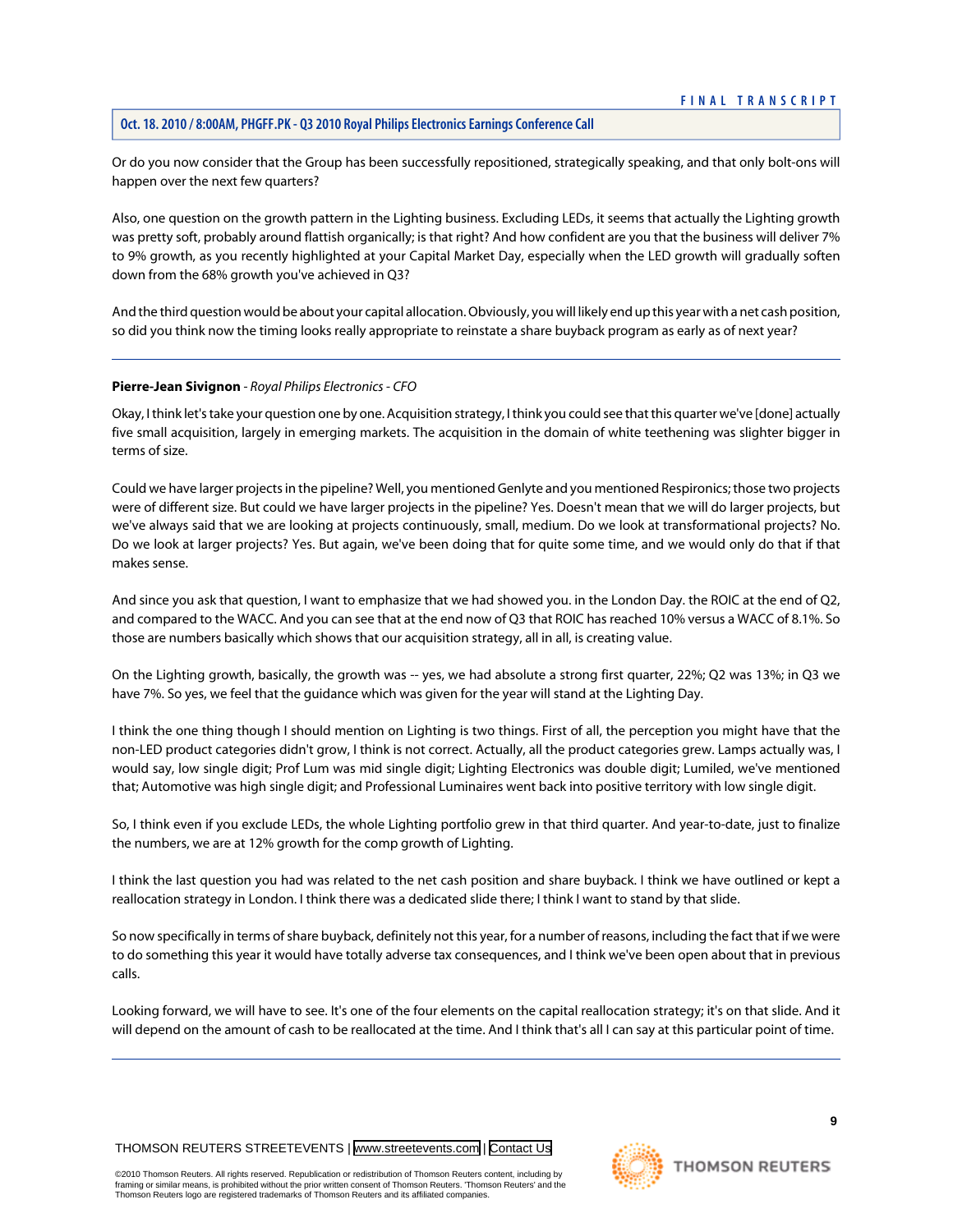#### **Gael de Bray** *- Societe Generale - Analyst*

Okay. Thank you.

#### **Operator**

<span id="page-10-0"></span>Thank you. Our next question comes from Ilan Chaitowitz from Redburn Partners. Please go ahead with your question.

#### **Ilan Chaitowitz** *- Redburn Partners - Analyst*

Good morning. Thank you for taking my questions. Firstly of FX, there was quite a strong impact on the top line in the third quarter. I was wondering if you could give us some insight into how currency moves might have impacted your gross margin, which was very strong, and your EBITA margin.

And the second question related to Imaging Systems and some positive news we heard out on Friday with regard to pricing. Can you give us some indication how you are seeing pricing for Imaging Systems play out in the US and Europe, please?

#### **Pierre-Jean Sivignon** *- Royal Philips Electronics - CFO*

Okay. FX, yes, you are correct and it's totally disclosed in great details. There was, of course, I would say, some abnormally high impact in terms of currency when you calculate the difference between the nominal and the comp. And you have that all disclosed between the various sectors, so I won't come back to that. All of it is in the release.

The second part of your question on ForEx is -- because, indeed, you are absolutely right. We have significant increase of our gross margin, and that's almost true across all sectors expressed in percentage. That is gross margin.

Has that impact helped incentivized or else by currency? The answer is no. As we discussed in -- but I will make one exception to that, which is TV. And I'll come back to that in a second.

But for all the other product categories, the answer is pretty much no. And we are essentially, in terms of exposure versus currency, we are essentially balanced.

The one business where that is not the case is TV, and I mentioned that in my opening speech. There we were hurt by currency; in particular in the first half of the quarter it reversed. And one of the things we're looking at, we've almost made that decision, we might revise a little bit of ForEx strategy for TV in order to avoid that volatility in the quarters to come. So that is a problem that we will be addressing in the quarters to come.

But, with the exception of TV, I would say that ForEx did not have an impact on the improvement of the gross margin. And the improvement of the gross margin and of the EBITA, by the way you've seen, is totally genuine.

Your next question was on pricing and, in particular, on pricing in Healthcare and pricing in North America. I think the best way to essentially talk about pricing is to look at gross margin. Because this is the -- and I've said that on previous calls -- that is what never lies. Your gross margin will go up if you do a good job, of course, in cutting your costs and purchasing right. But if you don't do your homework on pricing discipline, your gross margin will not improve.

That gross margin is disclosed at the Philips level. It's not disclosed, of course, by sector. But you can see the improvement of the gross margin at the Philips level; it's reported. But if you could see the gross margin across the sectors you would see progress there.

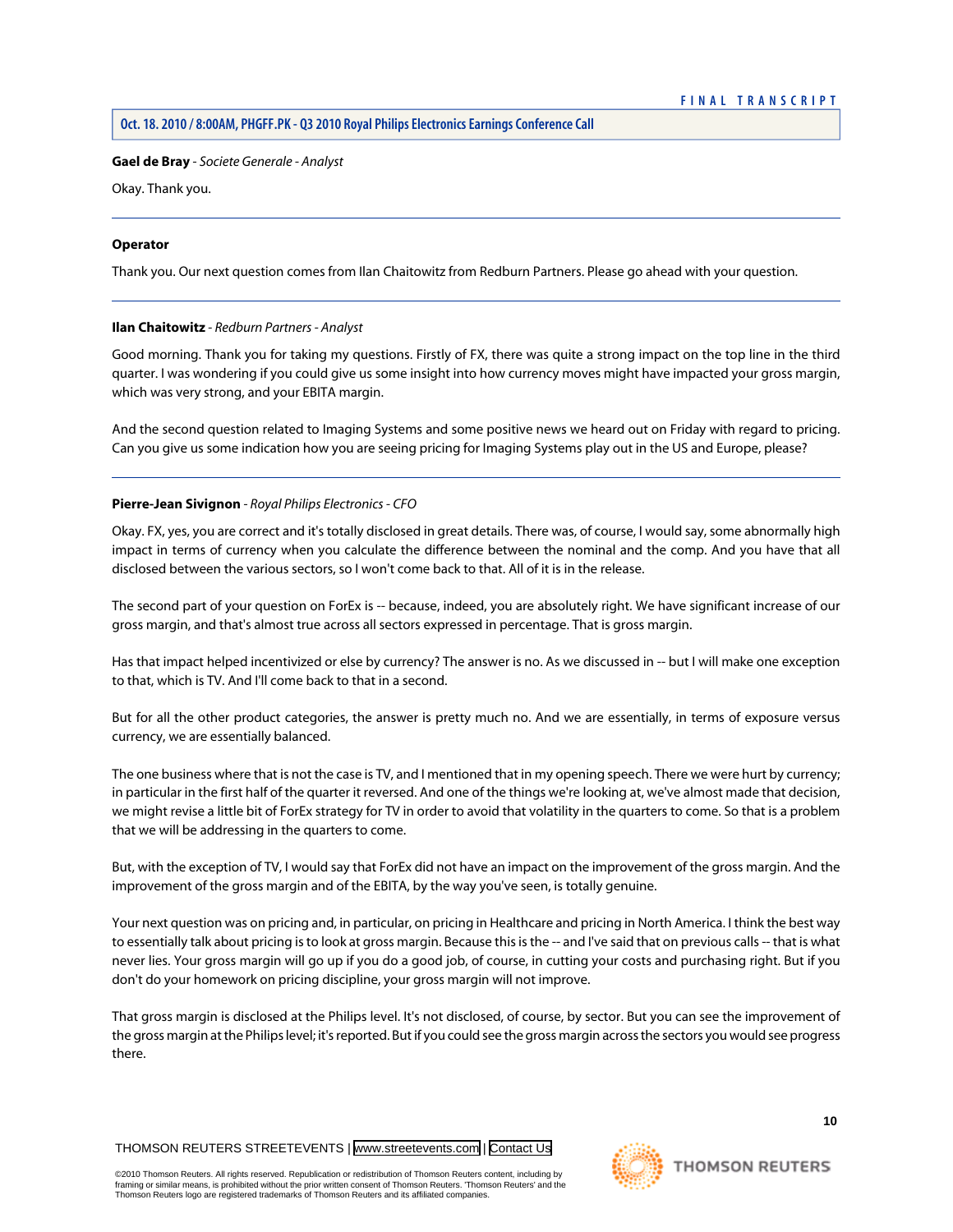# **Oct. 18. 2010 / 8:00AM, PHGFF.PK - Q3 2010 Royal Philips Electronics Earnings Conference Call**

So I think that's a good indication that, in terms of pricing, there has been pricing discipline in Healthcare, including in North America. And obviously to make this even a stronger proposition we will be continuing to introduce products in the value part of the market and you'll see that, obviously, on the back of the RSNA in a couple of months from now.

One more thing now to give you because, of course, we've been talking a lot about the impact of currency on sales growth. But just for everybody to be absolutely in line, I'll give you the year-to-date comparable growth number per sector. I think those are important numbers.

Healthcare is up 5% on comps. That's excluding currency. Lighting is up 12%, again on clean comps excluding currency. And Lifestyle is up 7% with TV, as I previously mentioned, up 12%. So year-to-date Philips up 8% in clean comps, excluding the impact of currency.

I just mention those numbers for everybody expressed in clean comps, netted of the currency effect just for the sake of clarity.

#### **Operator**

<span id="page-11-0"></span>Thank you. Our next question comes from Olivier Esnou from Exane BNP Paribas. Please go ahead with your question.

#### **Olivier Esnou** *- Exane BNP Paribas - Analyst*

Yes, hello. Good morning. A few questions, please. Maybe first on Healthcare. To better understand the different progress between orders and sales, could you please disclose by how much equipment and services grew organically in Q3 in Healthcare?

Second question on the Lighting part, do you have an assessment of the impact of restocking in the earlier part of the year and maybe the potential destocking effect in Q4? It sounds to me like organic growth in Lighting could be negative in Q4. Does that look a valid assessment for you? That's it, thanks.

# **Pierre-Jean Sivignon** *- Royal Philips Electronics - CFO*

Olivier, good morning. Just to clarify, the destocking you refer to in the latter part of your question is a destocking related to what sector?

#### **Olivier Esnou** *- Exane BNP Paribas - Analyst*

Lighting.

#### **Pierre-Jean Sivignon** *- Royal Philips Electronics - CFO*

Oh Lighting, okay.

#### **Olivier Esnou** *- Exane BNP Paribas - Analyst*

This is all a question about restocking and destocking in Lighting.

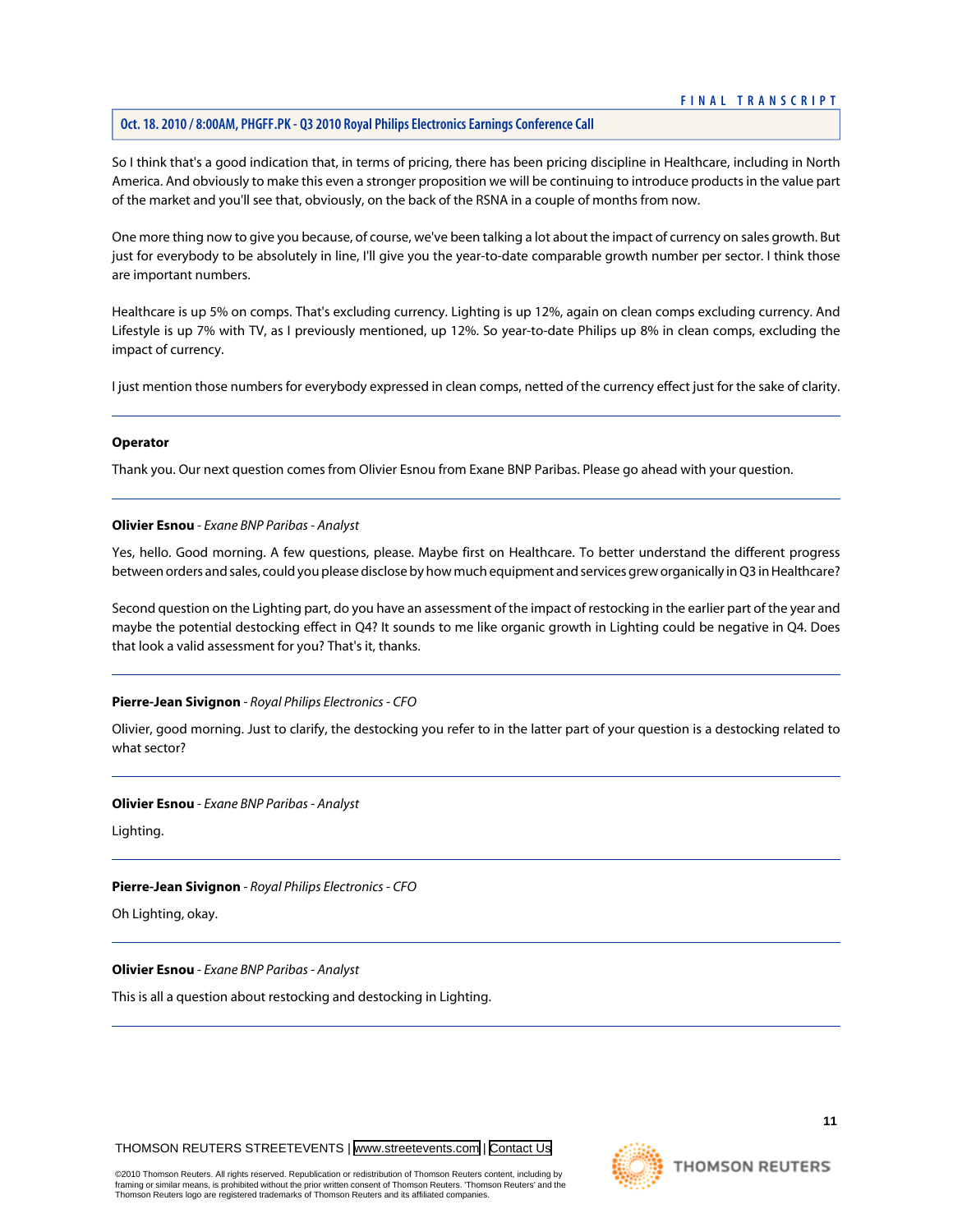# **Oct. 18. 2010 / 8:00AM, PHGFF.PK - Q3 2010 Royal Philips Electronics Earnings Conference Call**

#### **Pierre-Jean Sivignon** *- Royal Philips Electronics - CFO*

Understood. Okay. Yes, I know, and to some extent even for us, there is -- and I've answered that question earlier on in the call -- there is, indeed, a disconnect, if I may call it like this, between the growth of the backlog and the growth of Healthcare.

The backlog, just to give you a number, has continuously grown in the last three quarters and Healthcare revenue year-to-date has grown 5%. So there is clearly a disconnect between the two, and the difference between the two, of course, is that we have increased our backlog consistently.

Now, as I said earlier on, is that we have booked a couple of multiyear orders in that backlog. So the good news is that those orders are there to stay and they will be there to help our growth in the coming quarters. But, of course, they are a bit more spread over time. And, as I said as well in a previous question, the guidance for the Healthcare growth for this year continues to be mid single digit.

In the second part of your question, you asked me specifically to disclose the split between service and equipment. So basically, they are mid single digit. One, the equipment sales is on the low side of mid single digit, and the service growth is on the other side of mid single digit. But there is not such a big difference between the two.

#### **Olivier Esnou** *- Exane BNP Paribas - Analyst*

Okay.

# **Pierre-Jean Sivignon** *- Royal Philips Electronics - CFO*

So that's the answer to your second question.

Your third question comes to destocking in Lighting. Do we think we could have negative growth in Lighting, all in all, in Q4? The answer is we don't think so, but it's a good question you raised because, of course, there are two things which are taking place in Lighting.

One is the destocking, which I mentioned earlier on in the channels. I said clearly that there I had information and we've seen destocking in the latter part of Q3 and we think this will continue in Q4 because those distributors will want, of course, to finish the year with a very clean balance sheet.

And the other thing, Olivier, you need to keep in mind, and you remember that in Q1 we had in Lighting a strong quarter, which came from the fact that we had more work days. And statistically, it's hard to translate that, of course, in terms of exact impact on revenue, and we didn't really do that in Q1.

But just be aware that the Q4 of Philips will have 3% to 4% less work days in the fourth quarter versus last year. And that has benefited, obviously, the first quarter because for the full year there is just about the same number of work days as last year.

But within the year 2010 there are obviously more work days comparatively in Q1 than in Q4. And if you compare, as I said, Q4 2010 to Q4 2003, the difference there is 3% to 4%.

So this will, indeed, have an impact on the Lighting growth in Q4. That's a fair point, but we don't believe that it will go negative.

**Olivier Esnou** *- Exane BNP Paribas - Analyst*

Thank you.

THOMSON REUTERS STREETEVENTS | [www.streetevents.com](http://www.streetevents.com) | [Contact Us](http://www010.streetevents.com/contact.asp)

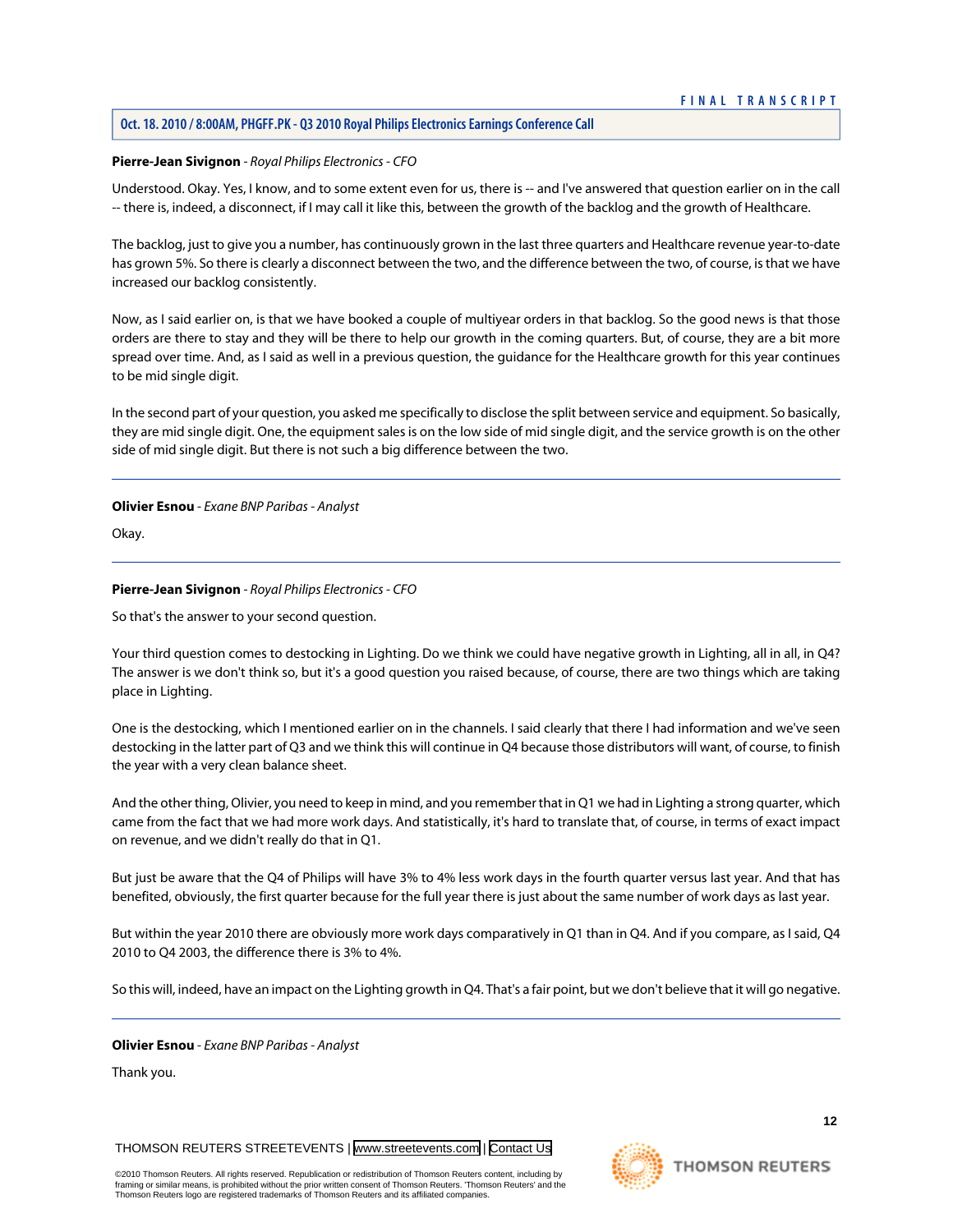#### **Operator**

Thank you. Our next question comes from Sjoerd Ummels from ING. Please go ahead with your question.

#### <span id="page-13-0"></span>**Sjoerd Ummels** *- ING - Analyst*

Good morning. Two questions from my side, please. The first one is actually on the acquisition policy. You mentioned that Discus constituted a somewhat larger acquisition. I was wondering if you are in a position to share with us acquisition price multiples on this project.

The second question is on LED. I was wondering if you could shed a bit more light on recently observed pricing trends. Thank you very much.

#### **Pierre-Jean Sivignon** *- Royal Philips Electronics - CFO*

Well, I want to correct your perception. I didn't guide on an acquisition coming. Please, I think for the record, I want to repeat that.

The question was, could you do large acquisition in the future? And I said that we've always looked -- historically in the last couple of years we've done small acquisitions. I've said as well that we had looked at larger projects and continue to look at larger projects, but those projects have to make sense.

But please, I just want to repeat for the record. I'm not guiding on a large acquisition just around the corner. I just said we are looking at larger projects, but I didn't guide on a large project round the corner. So just for the sake of clarity. So certainly then, I can't talk about multiples accordingly.

As far as LED pricing is concerned, I think we continue to see good pricing. On the Lumiled business we continue to see improvement year-on-year of the margin of Lumiled, and that is a trend which we expect to continue. But you have to realize that Lumiled is positioned in the high end LEDs, and there the pricing stays and sticks.

We are now introducing, just recently, in the domain of LED lamps the first 60 watt equivalent LED lamps in North America. You can start seeing them in the channel in the US. And this is a profitable business. Of course, these LED lamps, which are first of a series, are still sold in small quantities at high price and accordingly a good margin for us. So for the time being, we are seeing certainly the LED business being a good margin business for Philips.

#### **Sjoerd Ummels** *- ING - Analyst*

Okay. Thank you. Maybe my first question wasn't sufficiently clear. Actually, my question was directed at Discus. So the recently announced acquisition.

#### **Pierre-Jean Sivignon** *- Royal Philips Electronics - CFO*

I'm sorry. Apologies. Then I misunderstood your question; I apologize. No Discus, indeed we have done Discus. Discus is a slightly bigger acquisition, but no, we have not disclosed the terms. And I don't think we'll disclose them, by the way. And lastly, the deal hasn't closed. So I think that would be yet another reason not to disclose.



#### ©2010 Thomson Reuters. All rights reserved. Republication or redistribution of Thomson Reuters content, including by framing or similar means, is prohibited without the prior written consent of Thomson Reuters. 'Thomson Reuters' and the Thomson Reuters logo are registered trademarks of Thomson Reuters and its affiliated companies.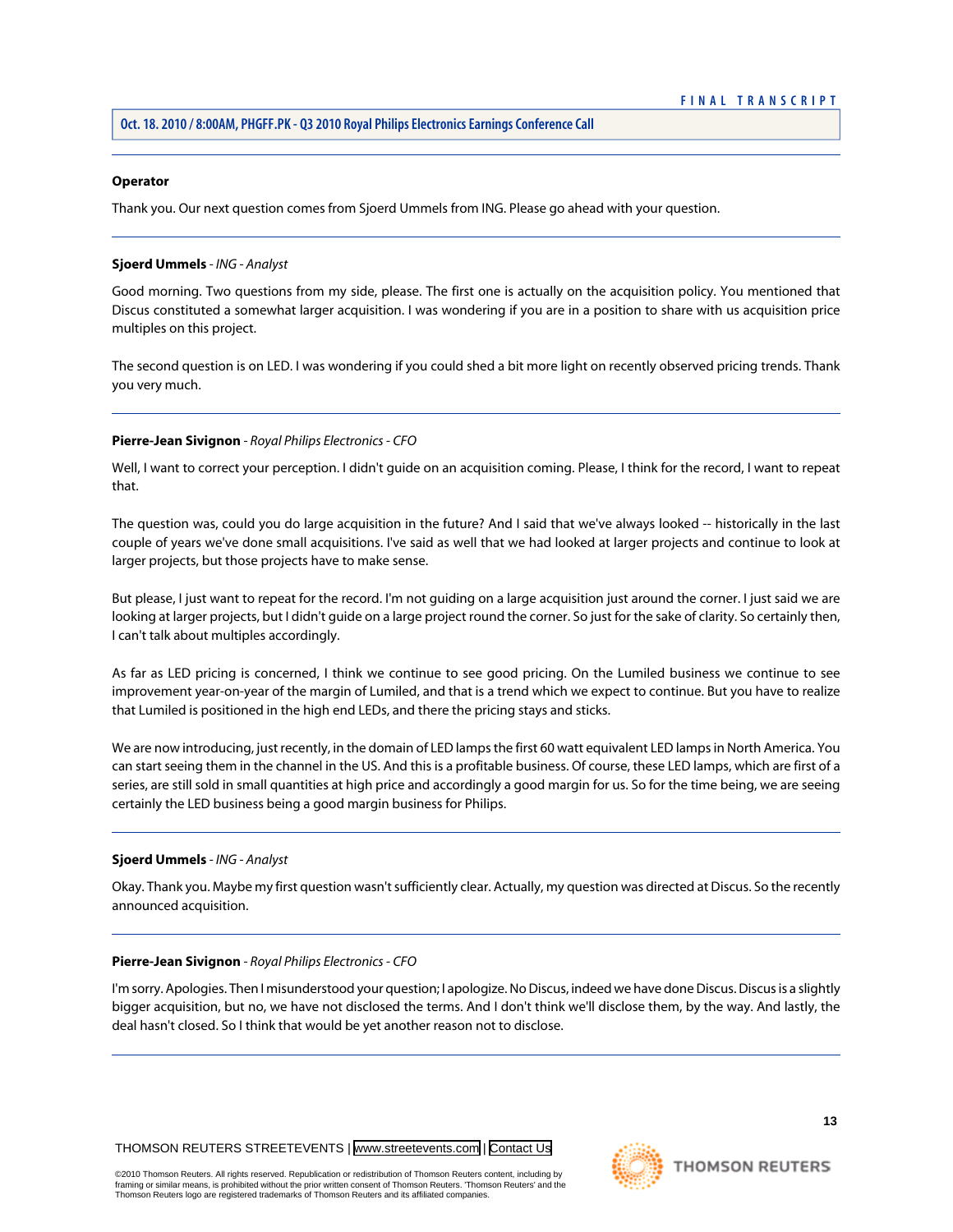# **Sjoerd Ummels** *- ING - Analyst*

Okay. Thank you.

# **Operator**

<span id="page-14-0"></span>Thank you. Our next question comes from Marcel Achterberg from Petercam. Please go ahead with your question.

# **Marcel Achterberg** *- Petercam - Analyst*

Hello, gentlemen. Could you explain a little bit more what the impact, and how it works out financially, of the pension fund on the working capital, as it wasn't quite clear, I think?

# **Pierre-Jean Sivignon** *- Royal Philips Electronics - CFO*

Yes. I think it's a good question. I basically want to say that you will get a full update on this on the back of the Capital Market Day on December 1. It's rather complex because it has to do with, of course, the evolution of interest rates and expected return on assets, and it's governed by what we call the asset ceiling test.

So I don't want to go into those complexities. But if you go back to the balance sheet of last year, you will have seen that we took a severe hit in the equity of Philips in June 2009. And we saw then a reconstitution of the equity in the fourth quarter of 2009. And that was largely coming from the fluctuation of expected return of assets, what we call the prepaid, as well as fluctuation of interest rates in the interim.

So this swing obviously had an impact on our working capital in the course of Q3 last year when you calculate working capital including pensions.

I won't say more right now because we will give you excruciating details on this and the evolution that we currently see in the second half of 2010. And Jan van Leeuwen will go into great details on the 1st of December.

Now, on working cap, excluding pension, there I was very explicit, and I have expressed that we continue to improve. And the working cap of Philips as a whole, and if you were to look at it sector by sector, with the exception of Lifestyle, because of the TV inventory I alluded to, you would see that the working cap of Philips as a whole came down 1 percentage point.

And basically, you have to realize as well that this reduction of the working cap as a percentage is coming not only from discipline on the absolute amount of working cap, but it's coming as well from the fact that the sales have gone up.

#### **Marcel Achterberg** *- Petercam - Analyst*

All right. Just to be sure, so if you exclude the pension fund effect, both in Q3 this year and last year, then the working capital of sales was down 1 percentage point?

# **Pierre-Jean Sivignon** *- Royal Philips Electronics - CFO*

Correct.



#### ©2010 Thomson Reuters. All rights reserved. Republication or redistribution of Thomson Reuters content, including by framing or similar means, is prohibited without the prior written consent of Thomson Reuters. 'Thomson Reuters' and the Thomson Reuters logo are registered trademarks of Thomson Reuters and its affiliated companies.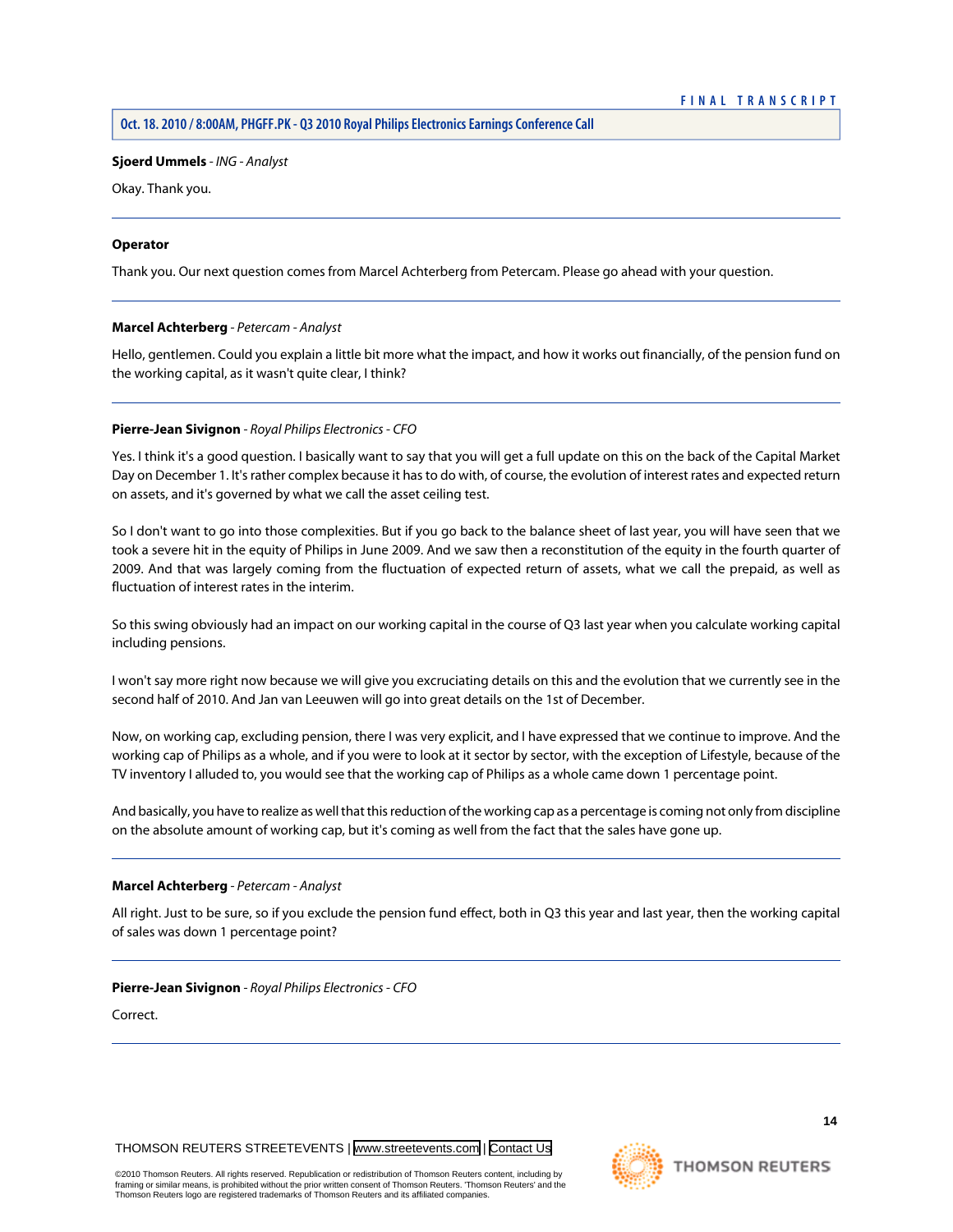#### **Marcel Achterberg** *- Petercam - Analyst*

Despite the higher CL investment?

# **Pierre-Jean Sivignon** *- Royal Philips Electronics - CFO*

No, [that's not true]. Thank you; you've said it exactly right. And as you know, we've put an enormous effort in this Group to manage working cap, and we have actually, in the pack, introduced a quarterly disclosure of the working cap sector-by-sector. And you will see that it continues to improve. The only blip was indeed Lifestyle basically, and that is essentially on the back of the surplus inventory we had in TV at the end of Q3. But I've said earlier on in the call, we will address that in Q4.

But even ignoring that high inventory in TV in Lifestyle, all in the working cap of Philips at the end of Q3 is expressed as a percentage of revenue, calculated on a MAT basis, is 1 percentage point down lower. And as I said, we'll continue to work on it because, certainly on inventory, we can do better, essentially on the back of the TV situation I just referred to.

# **Marcel Achterberg** *- Petercam - Analyst*

Okay, thank you.

# **Pierre-Jean Sivignon** *- Royal Philips Electronics - CFO*

Thank you.

# <span id="page-15-0"></span>**Operator**

Thank you. Our next question comes from Ludovic Debailleux from Natixis Securities. Please go ahead with your question.

# **Ludovic Debailleux** *- Natixis - Analyst*

Good morning. It's Ludovic Debailleux at Natixis. I have two questions, please. First of all you, stated that at GM&S EBITA in Q4 should be in line roughly with Q1 and Q2, but this is despite lower License income than usual. Do you confirm the EBITA guidance of minus EUR300 million on a full year basis? Or you think that you can do better looking at Q3 2010 results and looking at what you did in terms of restructuring? That was my first question.

Second question; it's a follow-up on the working capital. Could you share with us where you think that the level of inventory will be at the end of the year? Will you be able to fully offset the negative Q3 effect in Q4, or it could take longer? Thanks.

# **Pierre-Jean Sivignon** *- Royal Philips Electronics - CFO*

Okay, yes, I think on GM&S we've given you -- I think in my opening text I gave you pretty much full guidance. I think just to repeat, on the Q3 we have reported plus EUR1 million, but the plus EUR1 million really adjusted is minus EUR41 million. The minus EUR41 million, including the EUR36 million really actually one-off gain on the UK Pension, and there was a EUR6 million gain on the restructuring provision release. And we were helped as well by a [couple of tens] on basically some royalty that we thought we would collect in Q4 and came in Q3. And the other thing which helped us as well in Q3 was the Assembleon business, which is the only business left in GM&S, did better.

Now on Q4, I think that we've guided you on the level which will be, of course, cleaner and which should be at the level of Q1 and Q2. So that basically should enable you to recalculate what's the guidance for the full year. Okay?

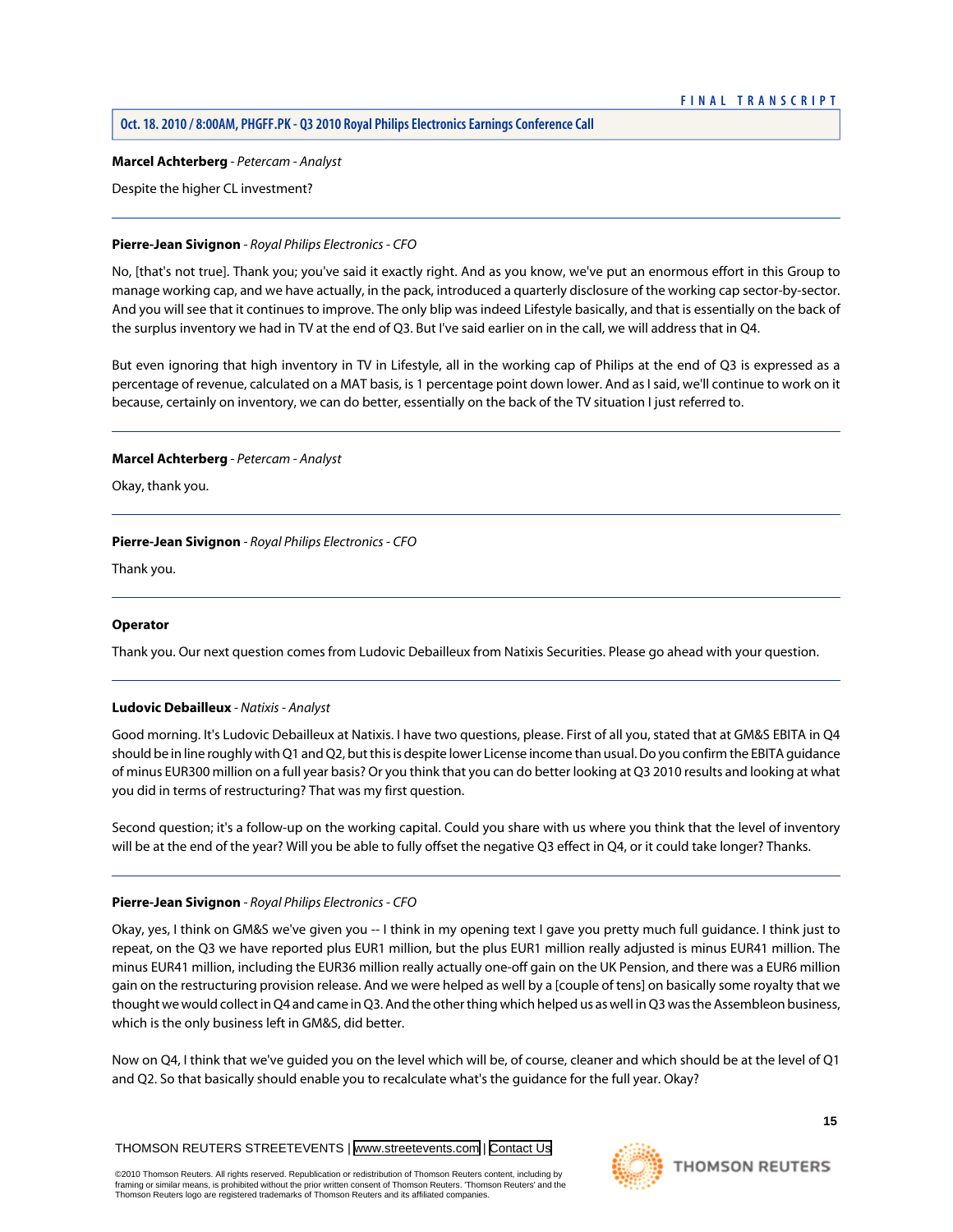#### **Ludovic Debailleux** *- Natixis - Analyst*

Okay, thanks.

# **Pierre-Jean Sivignon** *- Royal Philips Electronics - CFO*

Now your second question was on working cap, and essentially I translate it on, is the high inventory that we have in TV, could that have an impact on the cash flow of Q4? No, we expect Q4 to be our customary strong cash flow quarter, and we think that you will see strong cash flow in Q4; you will see a reduction of the inventory of television. And no, I cannot guide you on the balance of inventory at the end of Q4 because I don't have that number. But again, count on a strong free cash flow and definitely on a reduction on the inventory of television.

#### **Ludovic Debailleux** *- Natixis - Analyst*

Thank you.

#### **Operator**

<span id="page-16-0"></span>Thank you. Our next question comes from Frederic Stahl from UBS. Please go ahead with your question.

### **Frederic Stahl** *- UBS - Analyst*

Yes hi, it's Frederic here at UBS. Just a quick question. If you could tell me, or tell us, what the losses were in the Chinese TV business in the quarter?

#### **Pierre-Jean Sivignon** *- Royal Philips Electronics - CFO*

No, for a number of reasons I would not disclose this because, as you can imagine, there is a negotiation ongoing so that's not something I will disclose. But once transaction is closed, I think maybe -- let's discuss that at the end of Q4, if I may?

#### **Frederic Stahl** *- UBS - Analyst*

That's very good, thank you.

#### <span id="page-16-1"></span>**Operator**

Thank you. Our next question comes from Philip Scholte from Rabobank. Please go ahead with your question.

#### **Philip Scholte** *- Rabobank Equity Research - Analyst*

Yes, good morning. A question on the margin performance at Lighting, it is down sequentially and I know there could be some seasonality in there, but the product mix, you would expect that to have a positive effect on margins as well. Are there big mix effects? Is there huge pricing pressure? Could you give some more details on that?

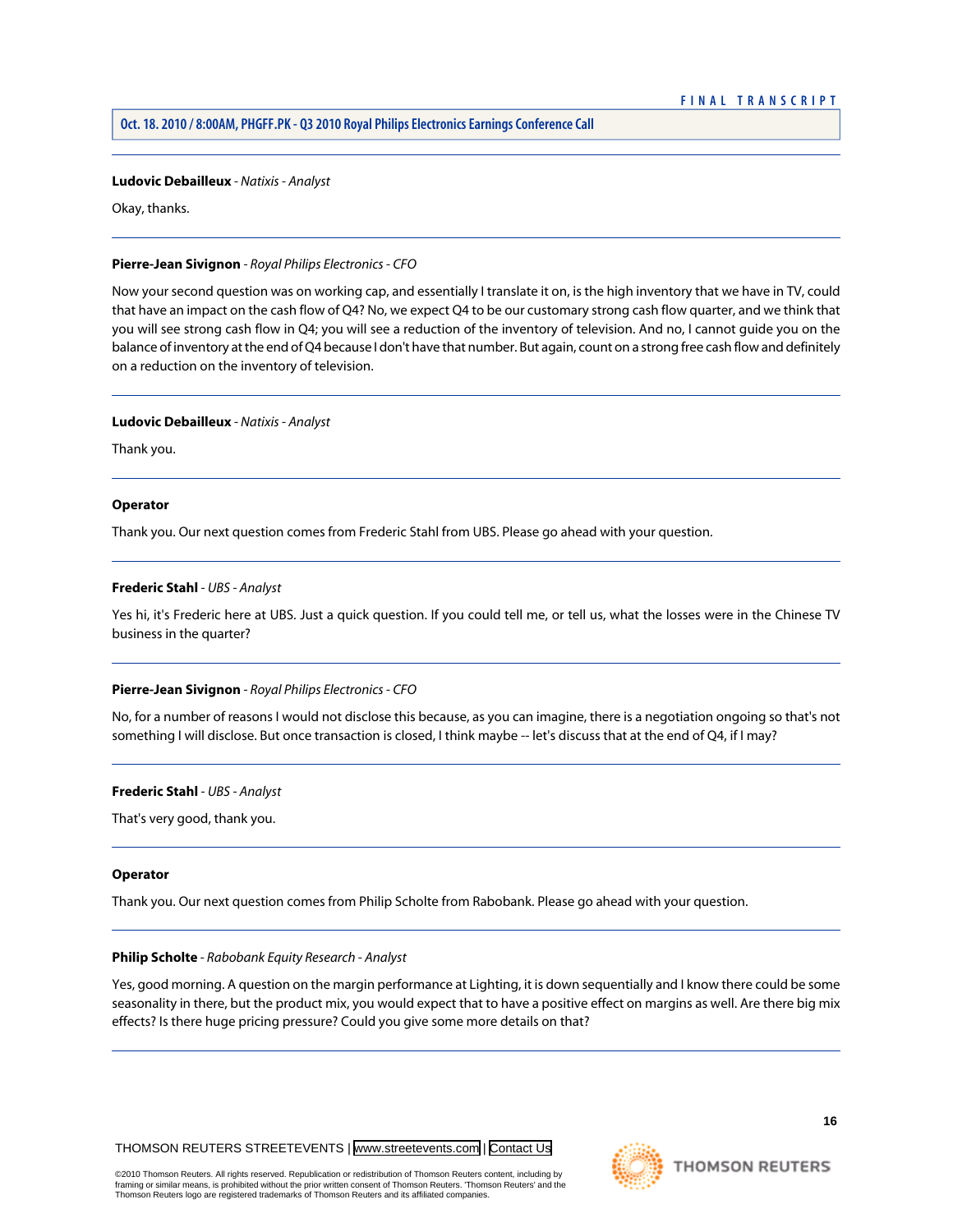# **Oct. 18. 2010 / 8:00AM, PHGFF.PK - Q3 2010 Royal Philips Electronics Earnings Conference Call**

#### **Pierre-Jean Sivignon** *- Royal Philips Electronics - CFO*

Yes, actually you are correct. If you do it sequentially because, of course, if you do it year-on-year you have an enormous improvement, but if you do it on a sequential basis, we had a 13% margin adjusted in Q2, which is now I think 12.2% in the third quarter.

To be absolutely transparent, and we didn't want to disclose it in the release, but since you ask, there was a one-off which we don't want to disclose, but there was an element of a one-off nature in the Q3 numbers, which we have not disclosed which is not meant to be repeated. So there is more consistency than it looks, on the face of things, between the margin of Q2 and the one of Q3.

#### **Philip Scholte** *- Rabobank Equity Research - Analyst*

Okay, but you're not willing to share an amount with us?

# **Pierre-Jean Sivignon** *- Royal Philips Electronics - CFO*

No, we don't, because if we start disclosing all our one-offs -- we tried to be disciplined there. We disclosed to you the one-offs related to restructuring, the one-off related to the acquisition integrated charges. The positive one-offs we disclose as well so that you guys can see exactly where we are. And the small negative ones we tend to keep them for ourselves because they have to be part of the business. But it happens that in Q3, this quarter, there was one of those one-offs in Lighting and I will leave it at that.

# **Philip Scholte** *- Rabobank Equity Research - Analyst*

Okay, but it's probably still down sequentially if we correct for that?

#### **Pierre-Jean Sivignon** *- Royal Philips Electronics - CFO*

Yes, but I would say much more marginally than the 13% -- well, first of all 13% to 12.2%, that is not a big decline. That's only 80 basis points and, as I said, a good chunk of that 80 basis points would be taken care of by what I just mentioned.

#### **Philip Scholte** *- Rabobank Equity Research - Analyst*

Right. Thank you very much.

#### **Pierre-Jean Sivignon** *- Royal Philips Electronics - CFO*

Okay.

#### **Operator**

Thank you. Our next question comes from Matt Williams from HSBC. Please go ahead with your question.

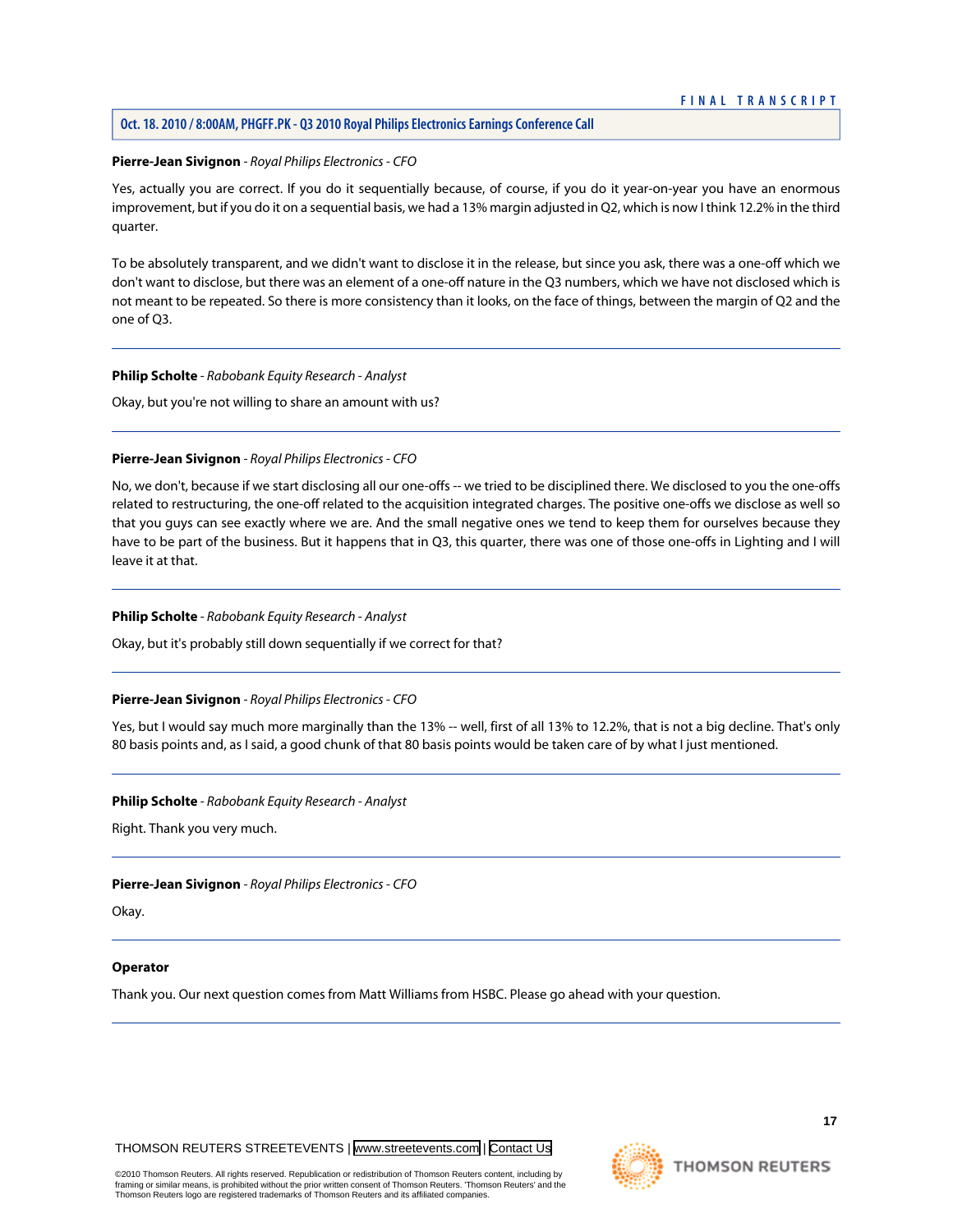# <span id="page-18-0"></span>**Matt Williams** *- HSBC - Analyst*

Good morning. It's Matt Williams at HSBC. A quick question, if I may, on Consumer Lifestyle. You mentioned you're seeing some evidence of trading down. Is that something you saw a lot of in Q3, or are expecting in Q4? And specifically, I suppose I'm wondering whether you're expecting to be able to keep people still within the range for those products, or do you think you - or what the potential is for people to actually step out of the range, right below your lowest entry point?

# **Pierre-Jean Sivignon** *- Royal Philips Electronics - CFO*

No, thanks, it's an important question, you're right, especially in the context of Q4. No, we always track trading down because that's obviously something you have to. But as you know, in the vast majority of the products where we are, we are the category leader, certainly, definitely in Lifestyle, and that means that we are number one or number two. And in most of those categories we are present at the various price points.

So I think that enables us not to lose the customer if the customer wants to trade down. And the one thing I want to add just for the sake of thoroughness, is that that trade down was essentially a US matter. I didn't say that in the opening text, but since you've come back to that point, I just want to say that the trade down was essentially a US affair.

# **Matt Williams** *- HSBC - Analyst*

And as a follow-up, therefore if we're seeing trading down in the US, which way are customers going in the emerging markets?

# **Pierre-Jean Sivignon** *- Royal Philips Electronics - CFO*

No, actually in emerging markets there it's booming. Actually our Lifestyle business did very well in China in particular, and there it's not essentially an issue of trading down. There it's an issue of making sure that you have the products which are properly customized, because what the customer wants is not to trade down. The customer wants a product which, at times, might have to reflect the particular taste and colors, and that's what is much more relevant these days in emerging markets.

I want to mention as well that, because I mentioned BRICs, the growth in Russia were spectacular. We've mentioned Russia at times, but in the case of the emerging markets, growth in Russia in Q3 was spectacular.

So the trading down, I want just to clarify that that's essentially and that was actually structurally there a US subject.

# **Matt Williams** *- HSBC - Analyst*

Thank you very much.

#### **Operator**

Thank you. (Operator Instructions) Thank you. Philip Scholte from Rabobank. Please go ahead with your question.

#### **Philip Scholte** *- Rabobank Equity Research - Analyst*

It's Philip Scholte again. A question in general about the organic growth rate you are reporting; even correcting for the TV sales, you are up about 3%. Related to your Vision 2015 target, is that something that disappoints you? What do you think should change in the global economic environment to get to this GDP plus 2%? What are the issues here?

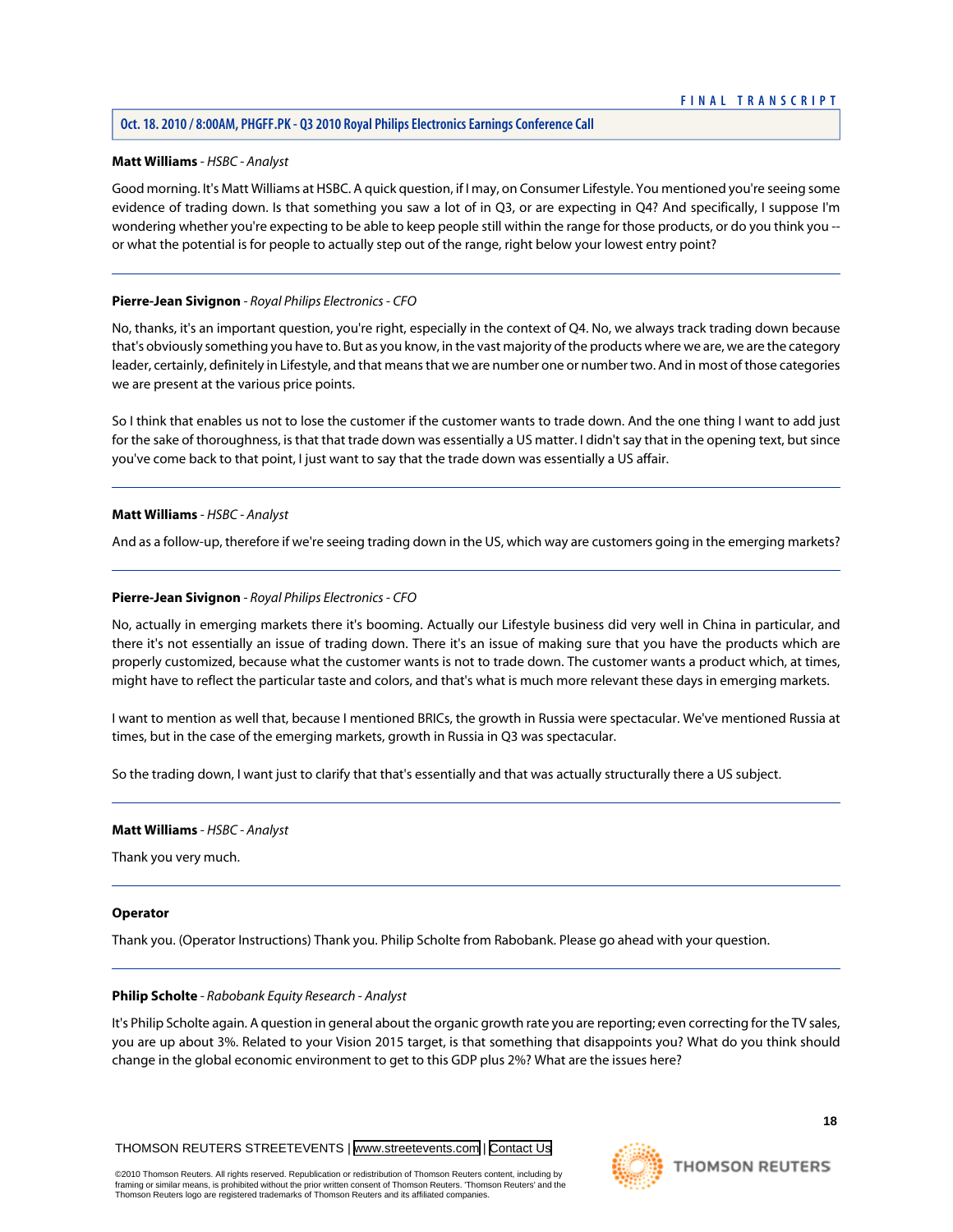# **Oct. 18. 2010 / 8:00AM, PHGFF.PK - Q3 2010 Royal Philips Electronics Earnings Conference Call**

# **Pierre-Jean Sivignon** *- Royal Philips Electronics - CFO*

Okay. Two things; on TV I think I want to clarify, the comp growth on TV year-to-date is 12%, so I just want to make sure that you have the right figures. And the growth of Philips for the quarter, excluding TV, is not 3%, it is 4%. And if you now look at the growth of Philips year-to-date I think that number, I'll come back to you, I gave it to you a minute ago, it's actually 8%, just to put things in perspective.

Now you're asking me, do we feel comfortable about the 2% spread versus GDP? The answer is yes. I think that's the guidance we gave in London a couple of weeks ago. We absolutely stand by it. The only caveat, I don't know if it was in your question or not, but this is, given the volatility of Television and even though TV indeed grew, as I said, 12% year-to-date, but it has been a volatile number as we've seen in Q3, the 2% spread versus GDP which we gave in London for the next five years a couple of weeks back was to be understood, excluding TV, given the volatility that there is in that particular business.

# **Philip Scholte** *- Rabobank Equity Research - Analyst*

Right. Just one remark on that; the Television sales were obviously so good because the Dutch played so well in the World Cup, but so just a small side step.

# **Pierre-Jean Sivignon** *- Royal Philips Electronics - CFO*

Yes, okay. As a French person I am sure you will understand that I will refrain from commenting on the World Cup.

#### **Philip Scholte** *- Rabobank Equity Research - Analyst*

Thank you.

#### **Operator**

Thank you. Our last question comes from Ilan Chaitowitz from Redburn Partners. Please go ahead with your question.

#### **Ilan Chaitowitz** *- Redburn Partners - Analyst*

Thank you for taking the follow-up question. Just on the effective tax rates, can you give us some guidance what you expect for full year 2010 and then for full year 2011? Thank you.

#### **Pierre-Jean Sivignon** *- Royal Philips Electronics - CFO*

Well actually no, I can't guide and we usually don't guide for the year, but we've guided for next year and the year beyond. I think, even though you have continuously seen numbers which are a little bit better than that, but actually I am told right next to me, that I should guide you, so I will correct. Actually, I can guide you for this year at 27% to 29% for this year. I said I would not, but I am told on my right that I should, so I will be a little bit more then specific for this year, 27% to 29%. That's the guidance for this year.

Now what I have said in the past, and I've said on this call is, even though we might do better, I prefer to stick to a 30% to 32% clean ETR for the years to come. Historically we've done better than the ETR we've guided you on, but I prefer to be conservative there so that I keep the flex. So 27% to 29% for this year, 30% to 32% for the years to come with a chance to do better than that.